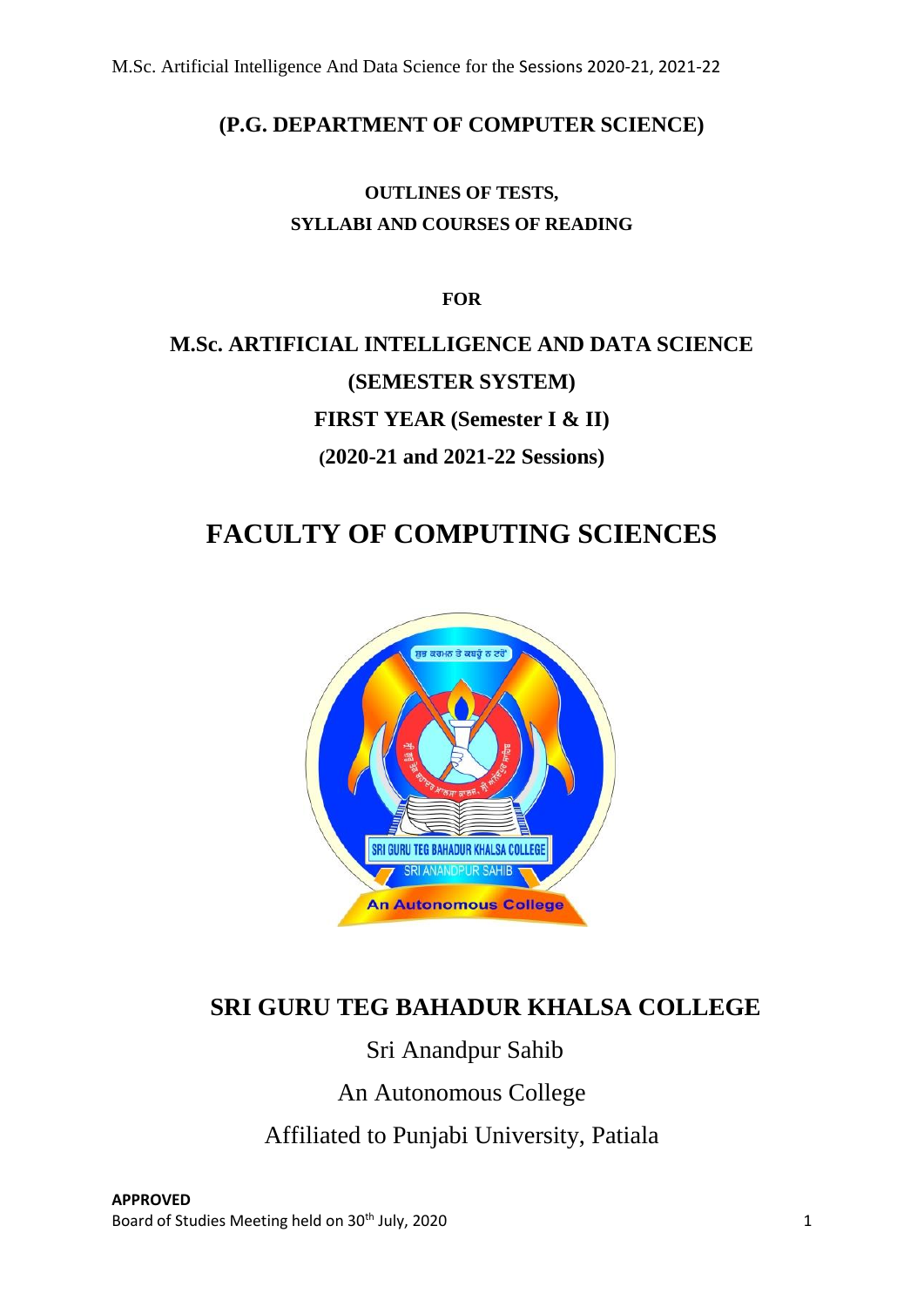# **PROGRAMME OF STUDY OF M.Sc.(AI & DS) PART-I (SEMESTER-I &II)**

| <b>Semester-I</b> |                                                        |                |                  |                          |                |                                 |                 |                  |               |                |
|-------------------|--------------------------------------------------------|----------------|------------------|--------------------------|----------------|---------------------------------|-----------------|------------------|---------------|----------------|
| Paper<br>Code     | <b>Name of Subject</b>                                 |                |                  | <b>Hours</b> per<br>week | <b>Contact</b> | <b>Examination scheme marks</b> |                 |                  | <b>Credit</b> |                |
|                   |                                                        | L              | T                | P                        | <b>Total</b>   | <b>Internal</b>                 | <b>External</b> | <b>Practical</b> | <b>Total</b>  |                |
| MSAIDS-111        | Introduction to Artificial<br>Intelligence             | 4              | $\mathbf{1}$     |                          | 5              | 30                              | 70              |                  | 100           | 5              |
| MSAIDS-112        | <b>Python Programming</b>                              | 5              |                  |                          | 5              | 30                              | 70              |                  | 100           | 5              |
|                   | MSAIDS-113 Data Structures $&$ Algorithms              | $\overline{4}$ | $\mathbf{1}$     |                          | 5              | 30                              | 70              |                  | 100           | 5              |
|                   | MSAIDS-114   Mathematical Foundation Course            | 4              | $\mathbf{1}$     |                          | 5              | 30                              | 70              |                  | 100           | 5              |
| $MSAIDS-115$      | $Elective-I*$                                          | 4              | $\mathbf{1}$     |                          | 5              | 30                              | 70              |                  | 100           | 5              |
| MSAIDS-116        | Software Lab-I (Based on<br>$MSAIDS-112 \& MSAIDS-113$ |                |                  | 4                        | $\overline{4}$ | 30                              |                 | 70               | 100           | $\overline{2}$ |
|                   | <b>Total</b>                                           | 19             | $\boldsymbol{4}$ | 4                        | 29             | 180                             | 350             | 70               | 600           | 27             |

| FOR SESSIONS 2020-21, 2021-22 |  |
|-------------------------------|--|
|                               |  |

| <b>Semester-II</b> |                                                                |                                       |                         |                                 |                |                       |                                 |               |     |                |
|--------------------|----------------------------------------------------------------|---------------------------------------|-------------------------|---------------------------------|----------------|-----------------------|---------------------------------|---------------|-----|----------------|
| Paper<br>Code      | <b>Name of Subject</b>                                         | <b>Contact</b><br><b>Hours</b><br>per |                         | <b>Examination scheme marks</b> |                |                       |                                 | <b>Credit</b> |     |                |
|                    |                                                                | L                                     | T                       | ${\bf P}$                       |                | <b>Total Internal</b> | <b>External Practical Total</b> |               |     |                |
| MSAIDS-121         | <b>Introduction to Data Science</b>                            | $\overline{4}$                        | 1                       |                                 | 5              | 30                    | 70                              |               | 100 | 5              |
| MSAIDS-122         | <b>Web Analytics</b>                                           | $\overline{4}$                        | 1                       |                                 | 5              | 30                    | 70                              |               | 100 | 5              |
| MSAIDS-123         | Machine Learning with R                                        | 5                                     |                         |                                 | 5              | 30                    | 70                              |               | 100 | 5              |
| MSAIDS-124         | Probability & Statistics in Data<br>Science                    | $\overline{4}$                        | 1                       |                                 | 5              | 30                    | 70                              |               | 100 | 5              |
| MSAIDS-125         | $Elective-II**$                                                | $\overline{4}$                        | 1                       |                                 | 5              | 30                    | 70                              |               | 100 | 5              |
| MSAIDS-126         | Software Lab-II and<br>Minor Project (Based on<br>$MSAIDS-123$ |                                       |                         | 4                               | $\overline{4}$ | 30                    |                                 | 70            | 100 | $\overline{2}$ |
|                    | <b>Total</b>                                                   | 21                                    | $\overline{\mathbf{4}}$ | $\overline{\mathbf{4}}$         | 29             | 180                   | 350                             | 70            | 600 | 27             |
|                    |                                                                |                                       |                         |                                 |                |                       |                                 |               |     |                |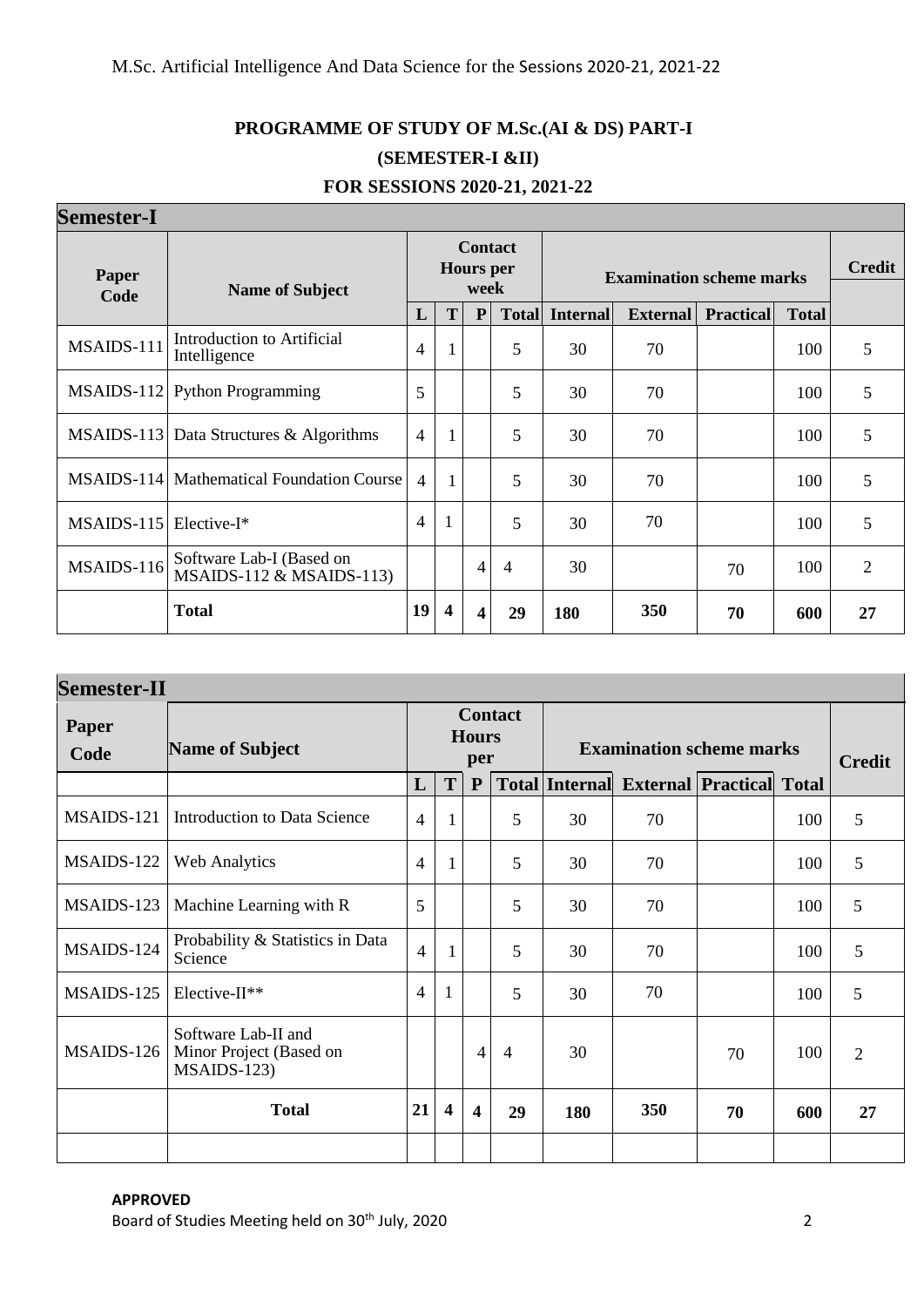| MSAIDS-115 E1 | Developing Soft Skills & Personality    |
|---------------|-----------------------------------------|
| MSAIDS-115 E2 | <b>Customer Relationship Management</b> |
| MSAIDS-115 E3 | <b>Healthcare Data Analytics</b>        |

## **\*Elective-I: Students can opt any of the following papers:**

## **\*\*Elective-II: Students can opt any of the following papers:**

|                                   | MSAIDS-125 E1   Data Warehousing & Mining            |
|-----------------------------------|------------------------------------------------------|
| MSAIDS-125 E2   Digital Marketing |                                                      |
|                                   | $MSAIDS-125 E3$   Block chain & Bitcoin Fundamentals |

## **NOTE:**

The Break-up of Marks for Practical exams (External) will be as under:

| 1. Viva-Voce(External examination)   | 20Marks |
|--------------------------------------|---------|
| 2. Program Development and Execution | 20Marks |
| 3. File Record                       | 30Marks |

Internal Assessment will be based on Continuous Comprehensive Assessment (CCA)

pattern and the breakup of Internal Assessment will be asunder:

| a) Average of Two mid Semester Tests:                | 60% |
|------------------------------------------------------|-----|
| b) Assignment/Seminar/Class Test/Tutorial/Quiz etc.: | 20% |
| c) Attendance:                                       | 10% |
| d) Class participation and behavior:                 | 10% |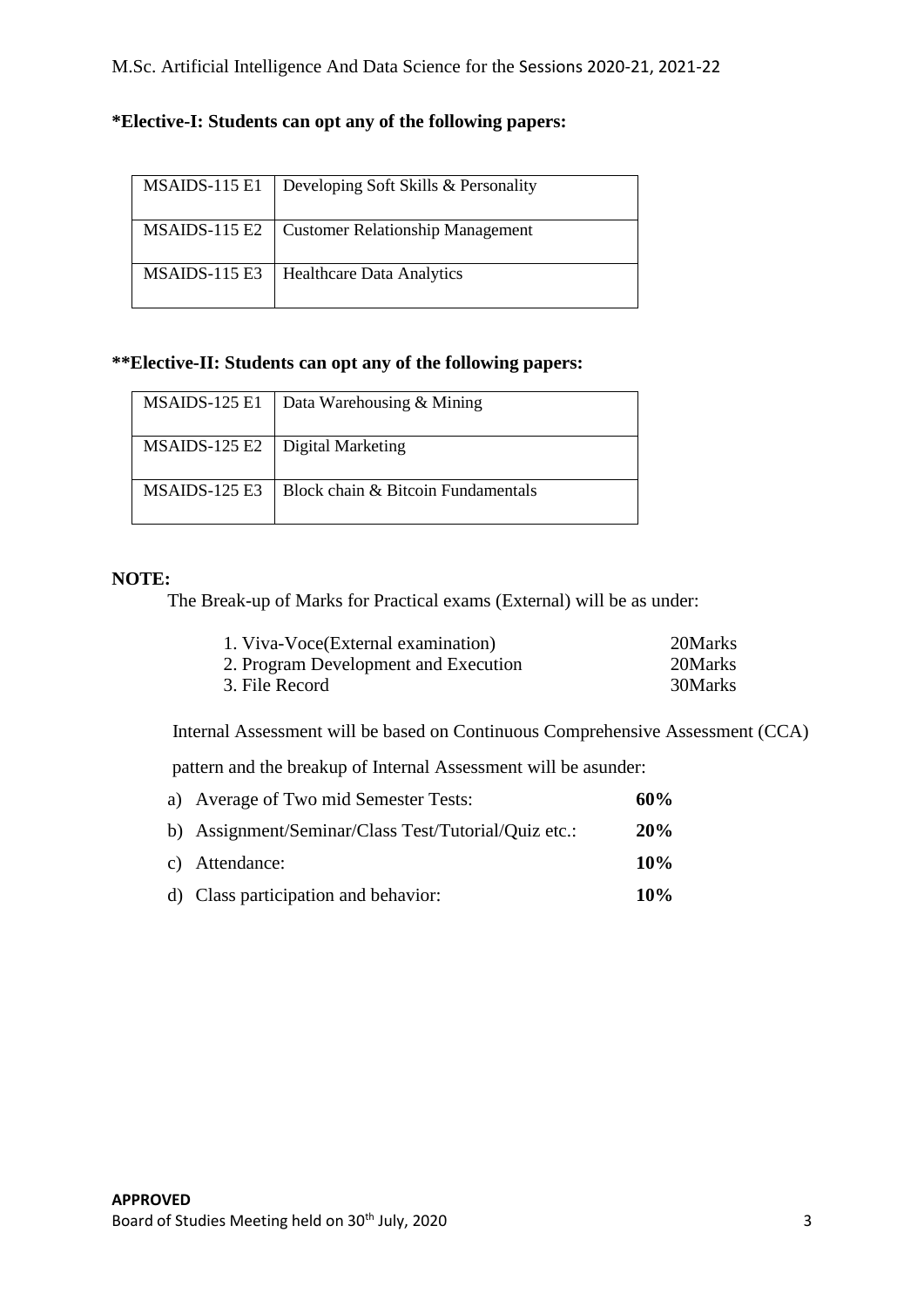## **MSAIDS-111 Introduction to Artificial Intelligence 5 CREDITS: 4H(L) + 1H(T)**

**Pass Marks: 35%**

**Teaching Hours per week: 5 Internal Assessment: 30Marks Time Allowed: 3Hrs. External Marks: 70Marks**

## **Instructions for Paper Setter/Examiners**

The Question paper will consist of three sections-A, B & C. Section A and B will have four questions each from the respective unit of the syllabus and will carry 10 marks each. Candidates are required to attempt two questions each from section A and B. Section C will consist of 10 short answer type questions covering entire syllabus and will carry 3 marks each. Section C is Compulsory.

#### **Section-A**

**Introduction:** Introduction to Artificial Intelligence, Background and Applications, Turing Test and Rational Agent approaches to AI, Introduction to Intelligent Agents, their structure, behaviour and environment.

**Problem Solving and Searching Techniques:** Problem Characteristics, Production Systems, Control Strategies, Breadth First Search, Depth First Search, Hill climbing and its Variations, **Heuristics Search Techniques:** Best First Search, A\* algorithm, Constraint Satisfaction Problem, Means-End Analysis

#### **Section-B**

**Knowledge Representation:** Introduction to First Order Predicate Logic, Resolution Principle, Unification, Semantic Nets, Conceptual Dependencies, Frames, and Scripts, Production Rules, Conceptual Graphs.

**Expert systems :** Basic Components & architecture of Expert systems, representing and using domain knowledge, ES-Shells.

**Applications of AI :** Game Playing-The minmax Search Procedure, Adding Alpha-beta Cutoff's Planning-Overview, Components of Planning System, Natural Language processing : Overview, Syntactic processing, Semantic analysis, Morphological, Discourse and Pragmatic processing.

#### **BOOKS RECOMMENDED:**

- 1. DAN.W. Patterson, Introduction to A.I and Expert Systems PHI, 2007.
- 2. Russell & Norvig, Artificial Intelligence-A Modern Approach, LPE, Pearson Prentice Hall, 2nd edition, 2005.
- 3. Rich & Knight, Artificial Intelligence Tata McGraw Hill, 2nd edition, 1991.
- 4. W.F. Clocksin and Mellish, Programming in PROLOG, Narosa Publishing House, 3rd edition, 2001.
- 5. Ivan Bratko, Prolog Programming for Artificial Intelligence, Addison-Wesley, Pearson Education, 3rd edition, 2000.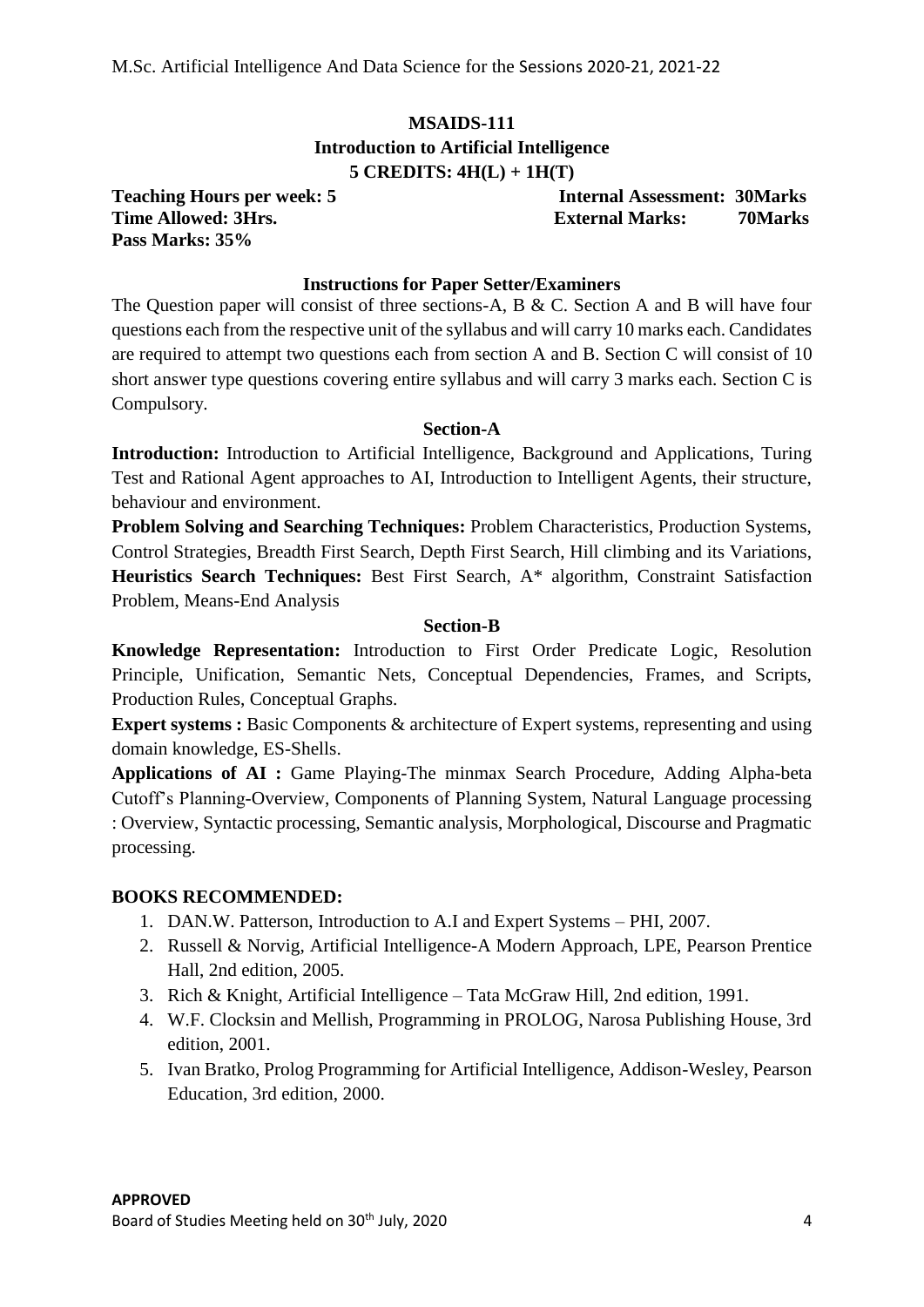## **MSAIDS-112 Python Programming 5 CREDITS: 5H(L)**

**Pass Marks: 35%**

**Teaching Hours per week: 5 Internal Assessment: 30Marks Time Allowed: 3Hrs. External Marks: 70Marks**

## **Instructions for Paper Setter/Examiners**

The Question paper will consist of three sections-A, B & C. Section A and B will have four questions each from the respective unit of the syllabus and will carry 10 marks each. Candidates are required to attempt two questions each from section A and B. Section C will consist of 10 short answer type questions covering entire syllabus and will carry 3 marks each. Section C is Compulsory.

#### **Section A**

**Introduction to Python:** History of Python, Strength and Weakness, Different Versions, Installing Python , Setting up in local environment, IDLE, Executing from file, command line from interactive mode, Python Identifiers and reserved key words.

**Python syntax:** Variables and Variables type, Data types, Data Types Conversion, Operators (Arithmetic, Comparison, Assignment, Bitwise, Logical, Membership, Identity), Operators Precedence, Python Decision making (if, el if, else, nested if), Python loops (while, for, nested loops), Break and continue statements.

**Python Collections or Sequence:** Sequence introduction, Number operations, String Operations, List, Tuple, Dictionary, Set.

**Python Functions:** Function introduction, User defined functions, Functions with parameters, Keywords and optional parameters, Scope of variables (Global and Local), Anonymous function – Lambda, In-build function, List comprehension.

#### **Section B**

**Python Modules:** Modules, Standard Modules (Sys, Math, Time), Import Statement, from statement, Dir() functions.

**Python File handling:** Sending Output to STDOUT Using the print() Method, Reading Input with the input() Method, Creating File Objects with the open() Method, Controlling File Access Modes, Working with File Object Attributes, Closing File Objects with the close() Method, Reading and Writing to File Objects with read() and write(),

**OOP:** Class and object, Attributes, Inheritance, Overloading, Overriding, Polymorphism. **Exceptions handling:** Errors, Run Time Errors, The Exception Model, Exception Hierarchy, Handling Multiple Exceptions, Raise.

## **Text Books:**

1. Paul Gries, Jennifer Campbell, Jason Montojo, Practical Programming- An Introduction to Computer Science Using Python 3.6, Shroff Publications and Distributors.

## **Reference books:**

1. John V Guttag, Introduction to Computation and Programming Using Python'', Revised and expanded Edition, MIT Press , 2013.

#### **APPROVED**

Board of Studies Meeting held on 30<sup>th</sup> July, 2020 5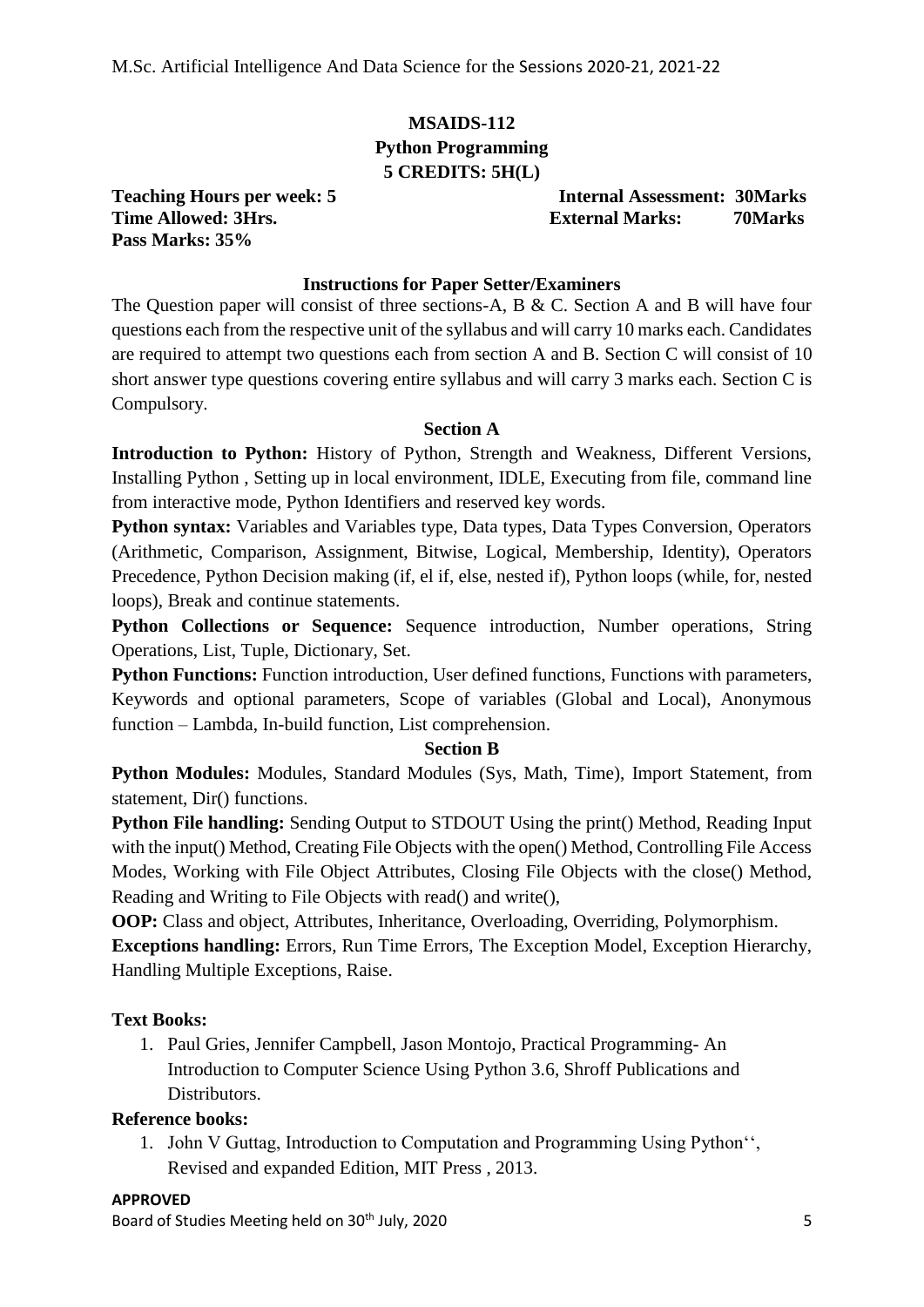- 2. Robert Sedgewick, Kevin Wayne, Robert Dondero, ―Introduction to Programming in Python: An Inter-disciplinary Approach, Pearson India Education Services Pvt. Ltd., 2016.
- 3. Timothy A. Budd, Exploring Python, Mc-Graw Hill Education (India) Private Ltd., 2015.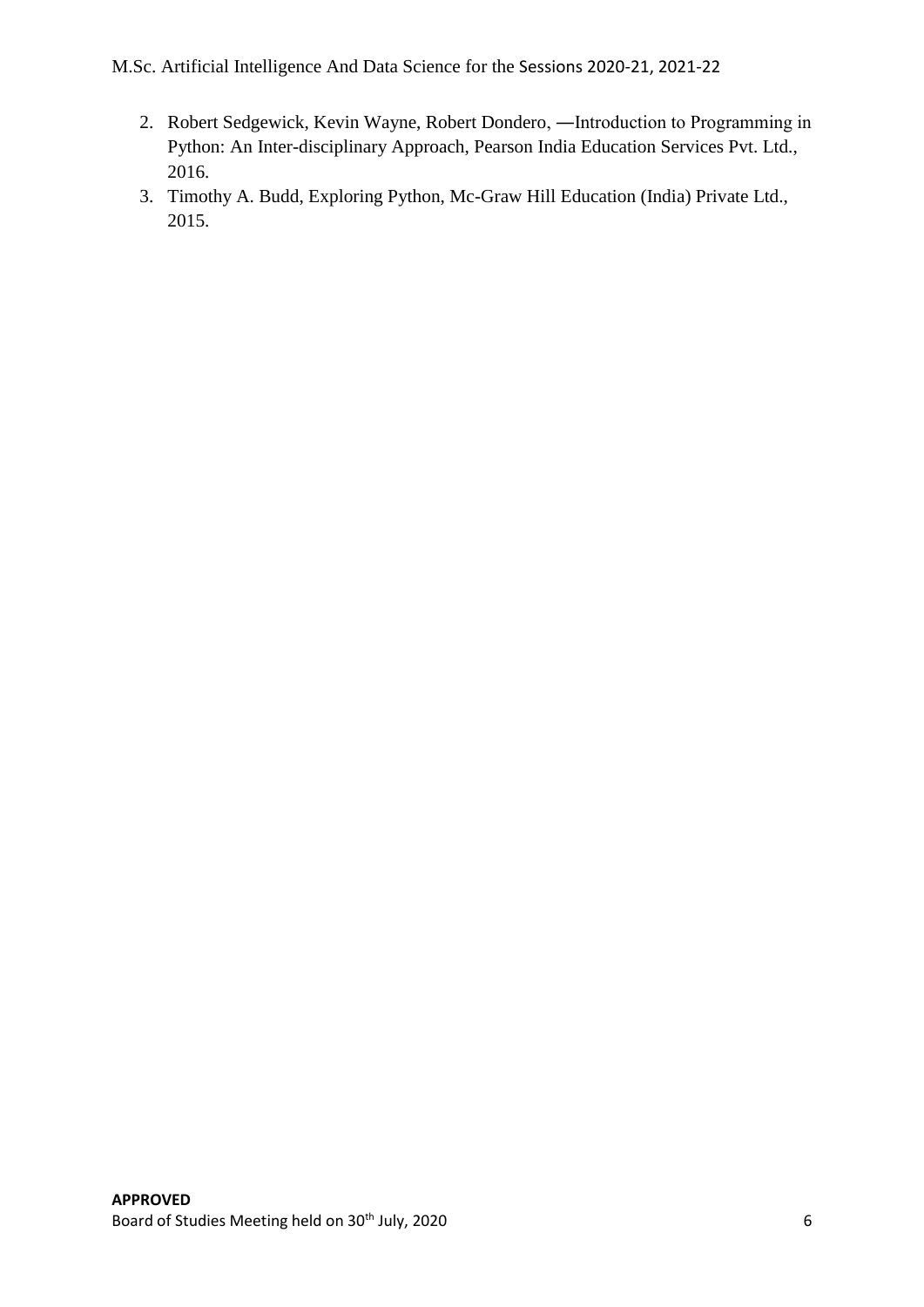## **MSAIDS-113 Data Structures & Algorithms 5 CREDITS: 4H(L) + 1H(T)**

**Pass Marks: 35%**

**Teaching Hours per week: 5 Internal Assessment: 30Marks Time Allowed: 3Hrs. External Marks: 70Marks**

## **Instructions for Paper Setter/Examiners**

The Question paper will consist of three sections-A, B & C. Section A and B will have four questions each from the respective unit of the syllabus and will carry 10 marks each. Candidates are required to attempt two questions each from section A and B. Section C will consist of 10 short answer type questions covering entire syllabus and will carry 3 marks each. Section C is Compulsory.

## **SECTION A**

**Data Structure:** Introduction to data structure and algorithm, Algorithm analysis: Time space trade off algorithms and Big O notation.

**Arrays:** Introduction, one dimensional and multidimensional arrays, memory representation of arrays, operations on arrays, sparse arrays and sparse matrices and their implementation, Advantages and limitation of arrays.

**Stacks:** Introduction; Operation on stacks; Implementation of stacks, Application of stacks: matching parenthesis, evaluation of arithmetic expressions, conversion from infix to postfix, recursion.

**Queues:** Introduction, operation on queues, circular queue, memory representation of queues, de-queues, priority queues, application of queues.

**Linked List:** Introduction; operation on linked list, circular linked list, doubly linked list, header linked list, implementation of linked list, application of linked lists.

**Trees:** Introduction; Binary Tree; Threaded Binary Trees; Binary Search Tree; Balanced Trees; B-Trees; Heap.

#### **SECTION B**

**Graphs:** Introduction Graph: Graph terminology, Memory Representation of Graphs: adjacency matrix representation of graphs, adjacency list or linked representation of graphs, **Operations performed on graphs:** Breadth-first and Depth-first search, Dijkastra Shortest Path algorithm, Minimum Spanning Tree, Kruskal Algorithm, Prims Algorithms.

**Sorting:** Selection Sort, Insertion Sort, Merge Sort, Bucket Sort, Radix Sort, Quick Sort and Heap Sort.

**Algorithm Design Techniques:** Divide and Conquer Algorithms, Greedy Algorithms, Dynamic Programming, Back Tracking Algorithms.

**Hashing:** Hashing techniques; Collision resolution; Deleting items from a hash table; Open Addressing, Chaining, Applications of hashing.

## **TEXT BOOKS:**

- 1. M. A. Weiss, "Data Structures and Algorithm Analysis in C++, Pearson Education.
- 2. Tanenbaum, Y. Lanhgsam and A. J. Augenstein, "Data Structures Using C", Prentice Hall of India.

#### **APPROVED**

Board of Studies Meeting held on 30<sup>th</sup> July, 2020 **7** and 20th *7* and 20th *7* and 20th *7* and 20th *7* and 20th *7* and 20th *7* and 20th *7* and 20th *7* and 20th *7* and 20th *7* and 20th *7* and 20th *7* and 20th *7*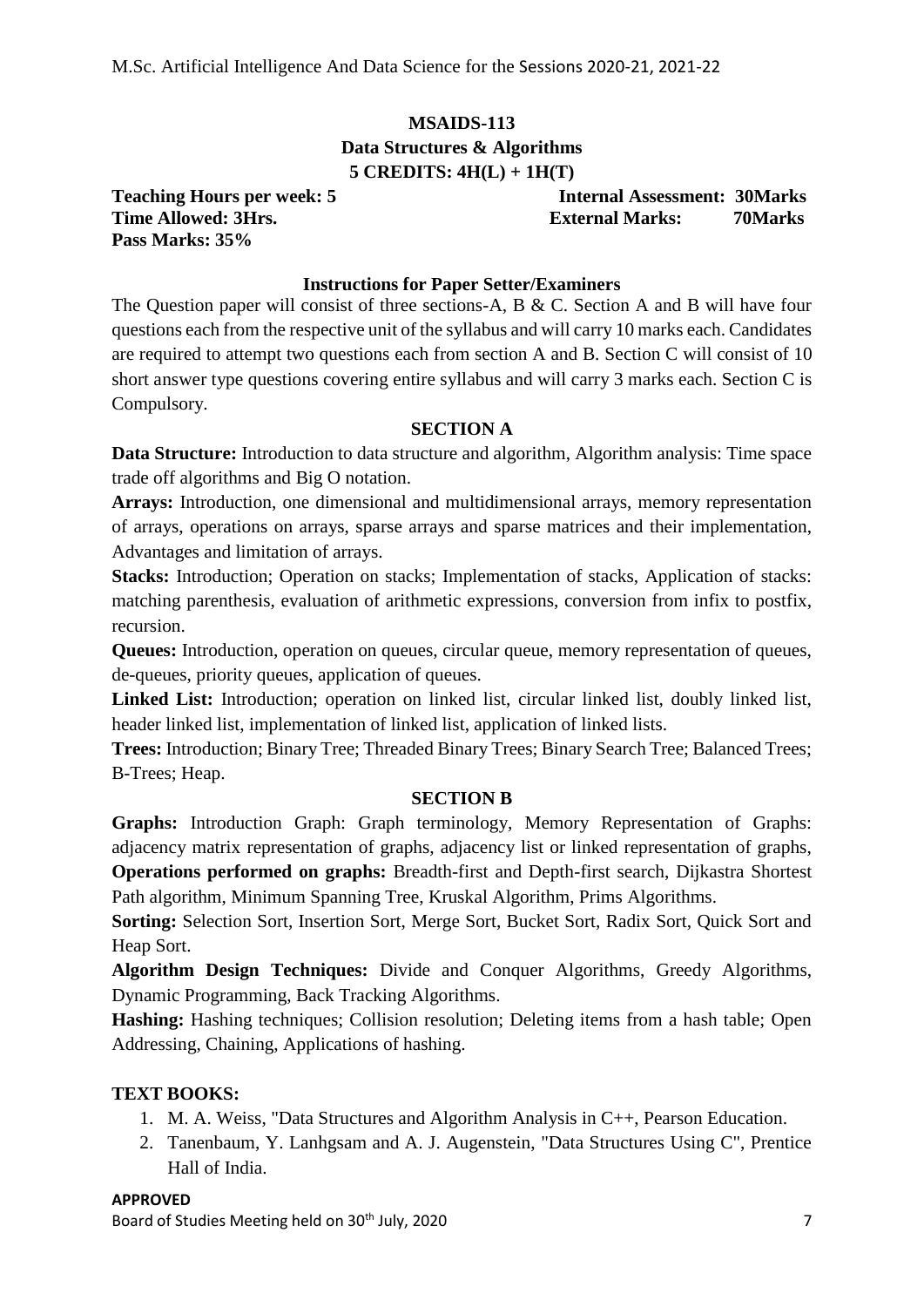## **REFERENCE BOOKS:**

- 1. Vishal Goyal, Lalit Goyal, Pawan Kumar, A Simplified Approach to Data Structures,Shroff Publishers and Distributors.
- 2. CORMAN, Introduction to Algorithms
- 3. S. Sahni, "Data Structures, Algorithms and Application in C++, McGraw-Hill.
- 4. Donald Knuth : Fundamental Algorithms. Vol-1
- 5. Donald Knuth : Sorting & Searching. Vol-3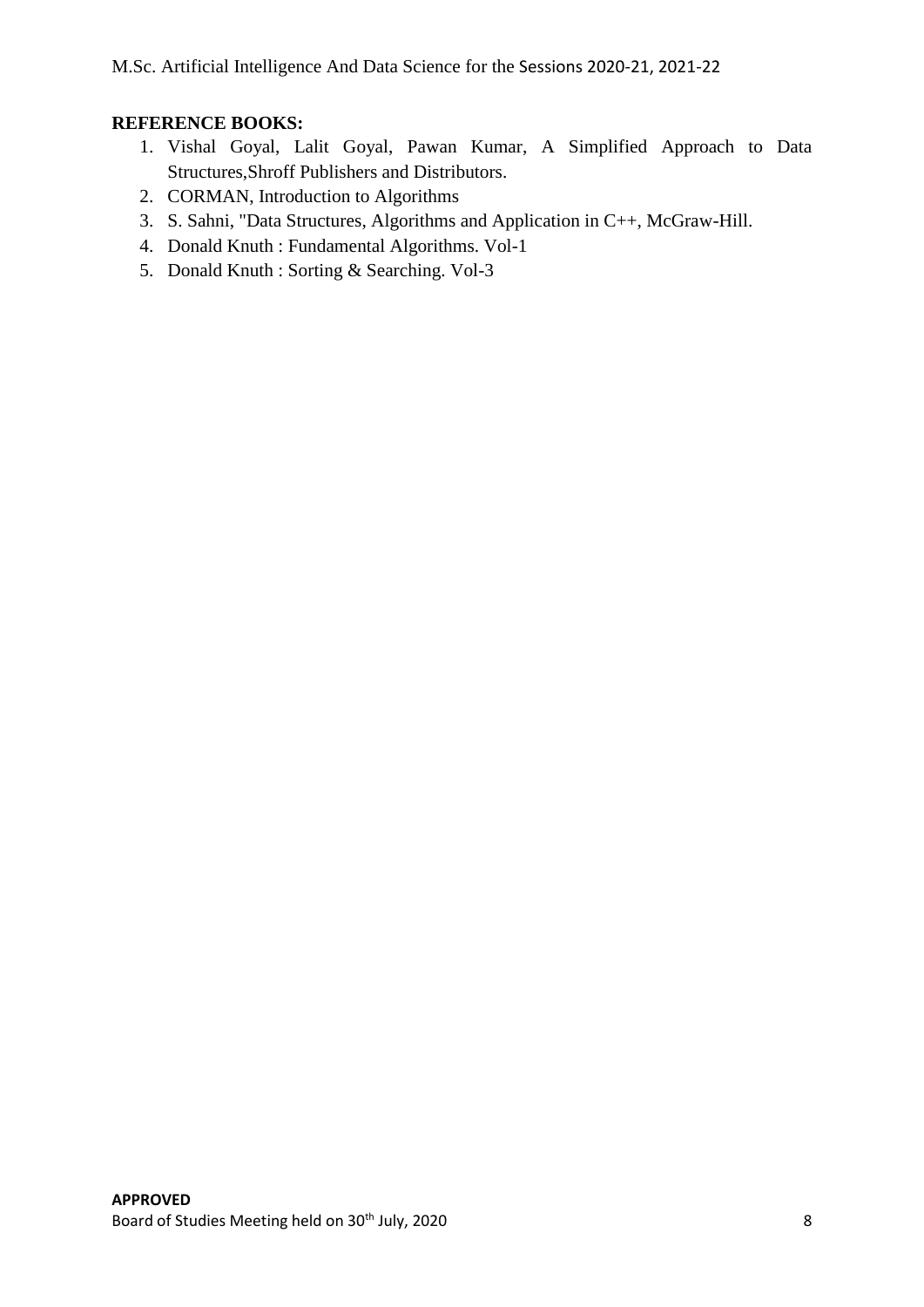## **MSAIDS-114 Mathematical Foundation Course 5 CREDITS: 4H(L) + 1H(T)**

**Pass Marks: 35%**

**Teaching Hours per week: 5 Internal Assessment: 30Marks Time Allowed: 3Hrs.** External Marks: 70Marks: 70Marks

## **Instructions for Paper Setter/Examiners**

The Question paper will consist of three sections-A, B & C. Section A and B will have four questions each from the respective unit of the syllabus and will carry 10 marks each. Candidates are required to attempt two questions each from section A and B. Section C will consist of 10 short answer type questions covering entire syllabus and will carry 3 marks each. Section C is Compulsory.

## **SECTION A**

**Sets:** Introduction to the theory of sets, combination of sets, power sets, finite and infinite sets, principle of inclusion and exclusion

**Functions:** One-to-One Functions and Onto Functions, Inverse and Composition of Functions, Floor Function, Ceiling Function.

**Relations and their properties**: Relations and types of relations , Equivalence Relations closure of relation, partial ordering.

**Algorithms:**, Growth of Functions, Big-O Notation, Big-Omega and Big-Theta Notation, Mathematical Induction, The Basic of counting, The Pigeonhole Principle.

## **SECTION B**

**Recurrence Relations:** Linear recurrence relations with constant coefficients, Solution of non homogeneous recurrence relations. Generating functions

Graphs: Introduction, terminology, Representing Graphs and Graph Isomorphism, Connectivity, Euler Path and Circuits, Shortest Path Problems, Planar Graphs, Graph Coloring, Trees, Basic Terminology and properties of Trees, Introduction to Spanning Trees

**Prepositional Logic**: Logical Connectives, Well-formed Formulas, Tautologies, Equivalences.

**Boolean Algebra**: Boolean algebra, Boolean Functions, Connonical Form (Disjunctive NormalForm) of a Boolean function, Karnaugh Maps

## **Recommended Books:**

- 1. C.L. Liu , D.P. Mahopatra, Elements of Discrete mathematics, 2nd Edition , Tata McGraw Hill, 1985.
- 2. Kenneth Rosen, Discrete Mathematics and Its Applications, Sixth Edition ,McGraw Hill 2006
- 3. T.H. Coremen, C.E. Leiserson, R. L. Rivest, Introduction to algorithms, 3rd edition Prentice Hall on India, 2009
- 4. M. O. Albertson and J. P. Hutchinson, Discrete Mathematics with Algorithms , John wiley Publication, 1988

#### **APPROVED**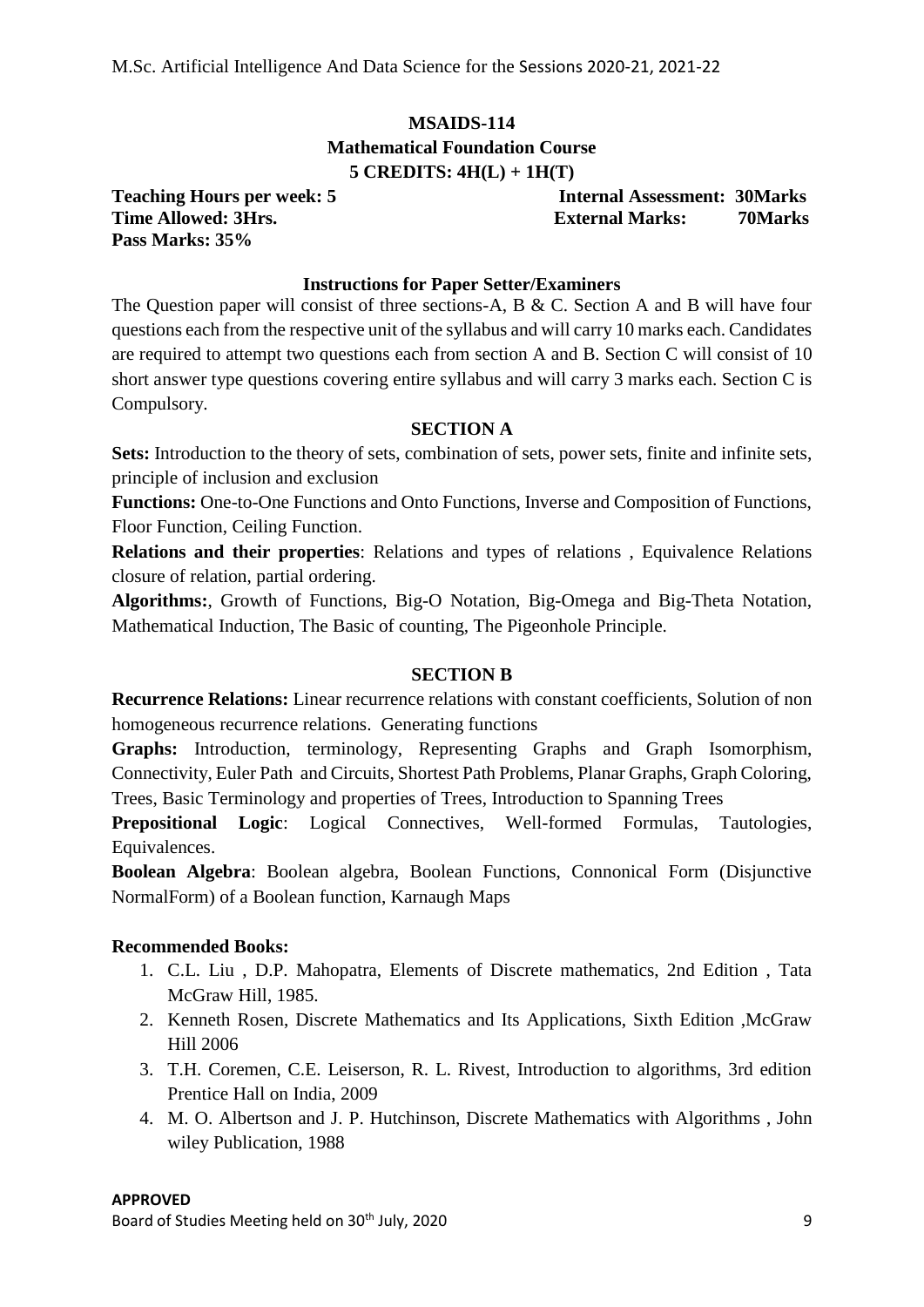## **MSAIDS-115 E1 Developing Soft Skills & Personality 5 CREDITS: 4H(L) + 1H(T)**

**Pass Marks: 35%**

**Teaching Hours per week: 5 Internal Assessment: 30Marks Time Allowed: 3Hrs. External Marks: 70Marks**

## **Objectives:**

To introduce the students to the theory, fundamentals and tools of communications and to develop in them vital communication skills, which should be integral to personal, social and professional interactions.

## **INSTRUCTIONS FOR PAPER SETTER**

- The Question paper will consist of three sections-A, B & C.
- Section A and B will have four questions with internal choice each from the respective unit of the syllabus and will carry 10 marks each.
- Section C will consist of 10 short answer type questions covering entire syllabus and will carry 3 marks each. Section C is Compulsory.

## **INSTRUCTIONS FOR THE CANDIDATES**

- Candidates are required to attempt two questions each from section A and B.
- In Section C they are required to attempt all questions.

## **Section-A**

**Introduction to Soft Skills:** Interpersonal skills, Importance of Soft Skills. **Communication:** Verbal & Non-verbal communication, Role of body language, Essentials of Effective Communication, barriers to Communication. Team building and team work, Leadership, Qualities of a leader. **Managing Self:** Techniques of Time Management, Stress Management.

#### **Section-B**

**Problem Solving:** Approaches for problem solving, Steps followed in problem solving. **Art of listening:** Skills for effective listening, Art of Persuasion and Negotiation. **Speaking Skills:** Preparing and delivering effective multimedia presentation. Interview Skills, Participation in Group Discussion, Conducting meeting.

#### **Recommended Books:**

- 1. Dorch, Patricia. *What Are Soft Skills.*New York: Execu Dress Publisher, 2013.
- 2. Kamin, Maxine. *Soft Skills Revolution: A Guide for Connecting with Compassion for Trainers, Teams, and Leaders.* Washington, DC: Pfeiffer & Company, 2013.
- 3. Kaur, Gurpreet. *Communication Skills & Technical Writing.* Acme, 2014.
- 4. Turk, Christopher. *Effective Speaking*, South Asia Division: Taylor & Francis, 1985.
- 5. Lucas, Stephen E. *The Art of Public Speaking*, 11th Edn., International Edn., McGraw Hill Book Co., 2014.
- 6. Holtz, Shel, *Corporate Conversations*, PHI, New Delhi, 2007.

#### **APPROVED**

Board of Studies Meeting held on 30<sup>th</sup> July, 2020 10 10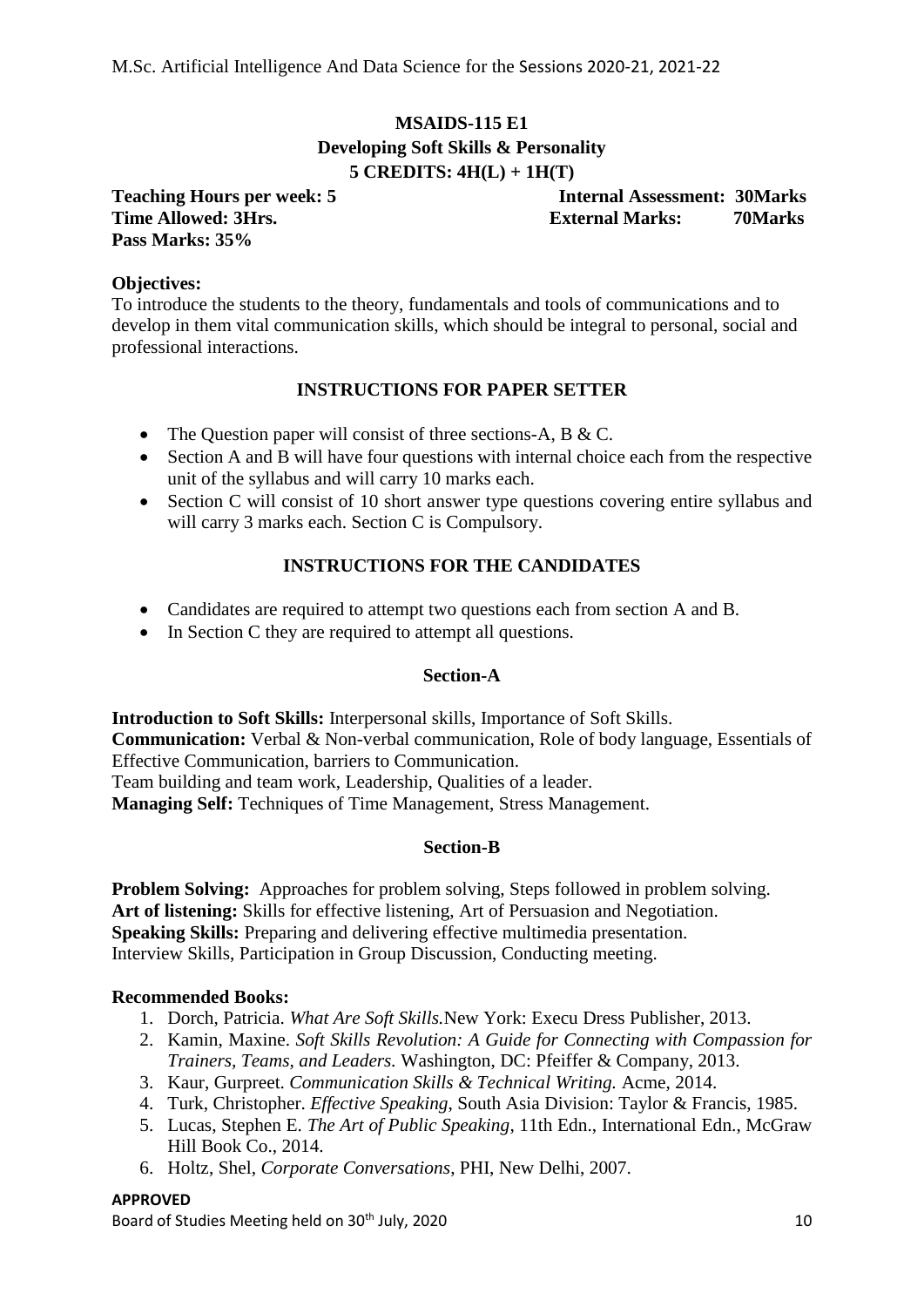- 7. Chauhan, G.S. and Sharma, S. *Soft Skills.* Wiley, New Delhi, 2016.
- 8. Kumar, Sanajy and PushpLata.*Communication Skills*. New Delhi: OUP. 2011.

fresh in John

 $\begin{picture}(22,10) \put(0,0){\line(1,0){10}} \put(15,0){\line(1,0){10}} \put(15,0){\line(1,0){10}} \put(15,0){\line(1,0){10}} \put(15,0){\line(1,0){10}} \put(15,0){\line(1,0){10}} \put(15,0){\line(1,0){10}} \put(15,0){\line(1,0){10}} \put(15,0){\line(1,0){10}} \put(15,0){\line(1,0){10}} \put(15,0){\line(1,0){10}} \put(15,0){\line(1$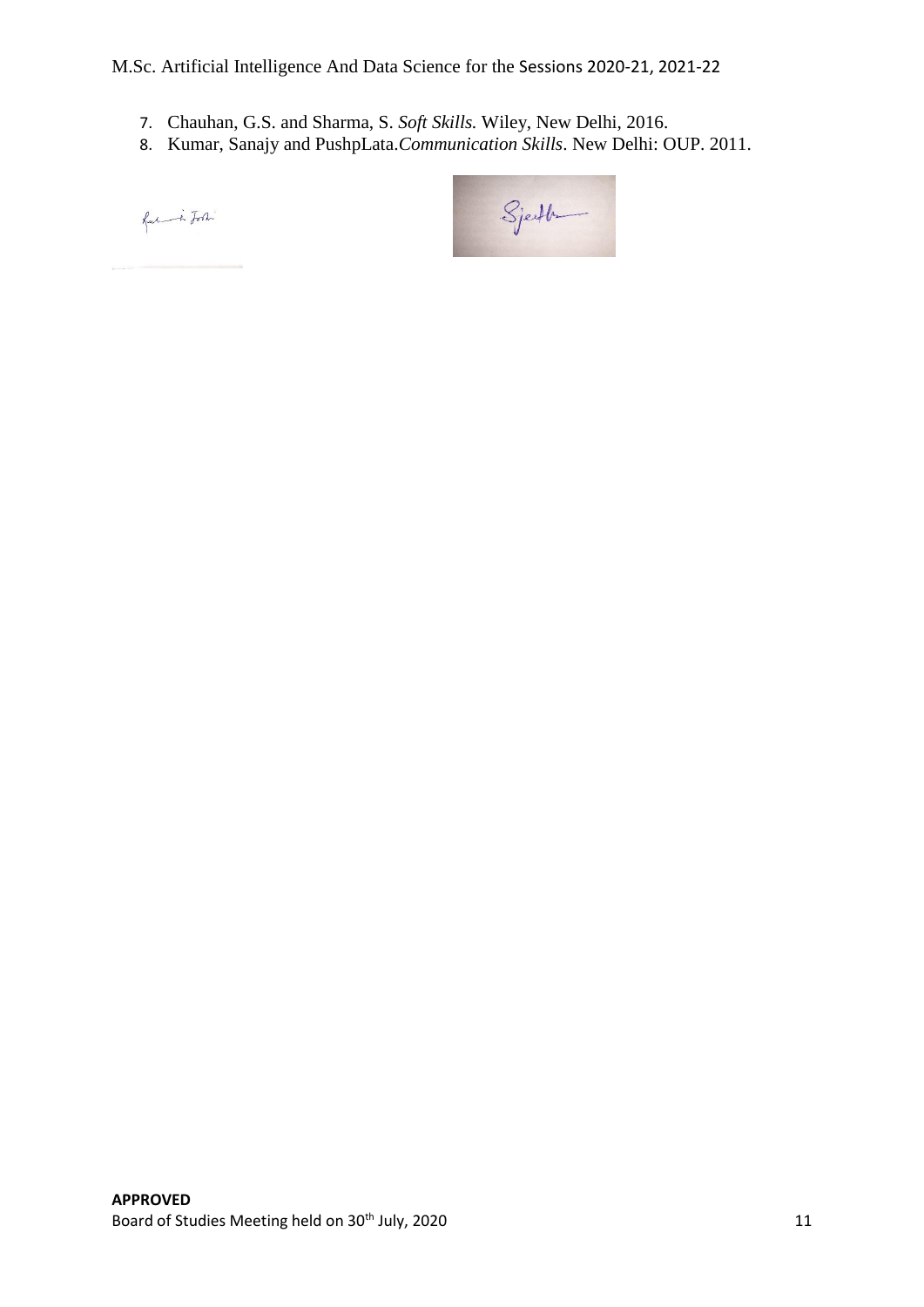## **MSAIDS-115 E2 Customer Relationship Management 5 CREDITS: 4H(L) + 1H(T)**

**Pass Marks: 35%**

**Teaching Hours per week: 5 Internal Assessment: 30Marks Time Allowed: 3Hrs.** External Marks: 70Marks: 70Marks

## **Instructions for Paper Setter/Examiners**

The Question paper will consist of three sections-A, B & C. Section A and B will have four questions each from the respective unit of the syllabus and will carry 10 marks each. Candidates are required to attempt two questions each from section A and B. Section C will consist of 10 short answer type questions covering entire syllabus and will carry 3 marks each. Section C is Compulsory.

#### **Objective:**

- To train the participants in the concepts of customer relationship management
- with industry case studies and strategies for implementing them in any
- organization.
- To better understand customer needs and to maintain long-term customer
- relationships.
- Be able to pursue a strategy of Relationship Marketing.

#### **Section-A**

Introduction to Customer Relationship Management: Concept- Evolution of Customer Relationships: Customers as strangers- acquaintances- friends and partners. Objectives-Benefits of CRM to Customers and Organizations- Customer Profitability Segments-Components of CRM: Information- Process- Technology and People- Barriers to CRM. Relationship Marketing and CRM: Relationship Development Strategies: Organizational Pervasive Approach- Managing Customer Emotions- Brand Building through Relationship Marketing- Service Level Agreements- Relationship Challenges.

CRM Marketing Initiatives- Customer Service and Data Management : CRM Marketing Initiatives: Cross-Selling and Up-Selling- Customer Retention- Behaviour Prediction-Customer Profitability and Value Modeling- Channel Optimization- Personalization and Event-Based Marketing. CRM and Customer Service: Call Center and Customer Care: Call Routing- Contact Center Sales-Support- Web Based Self Service- Customer Satisfaction Measurement- Call-Scripting- Cyber Agents and Workforce Management.

CRM and Data Management: Types of Data: Reference Data- Transactional Data- Warehouse Data and Business View Data- Identifying Data Quality Issues- Planning and Getting Information Quality- Using Tools to Manage Data- Types of Data Analysis: Online Analytical Processing (OLAP) - Clickstream Analysis- Personalization and Collaborative Filtering- Data Reporting.

CRM Strategy- Planning: Understanding Customers: Customer Value- Customer Care-Company Profit Chain: Satisfaction- Loyalty- Retention and Profits. Objectives of CRM

#### **APPROVED**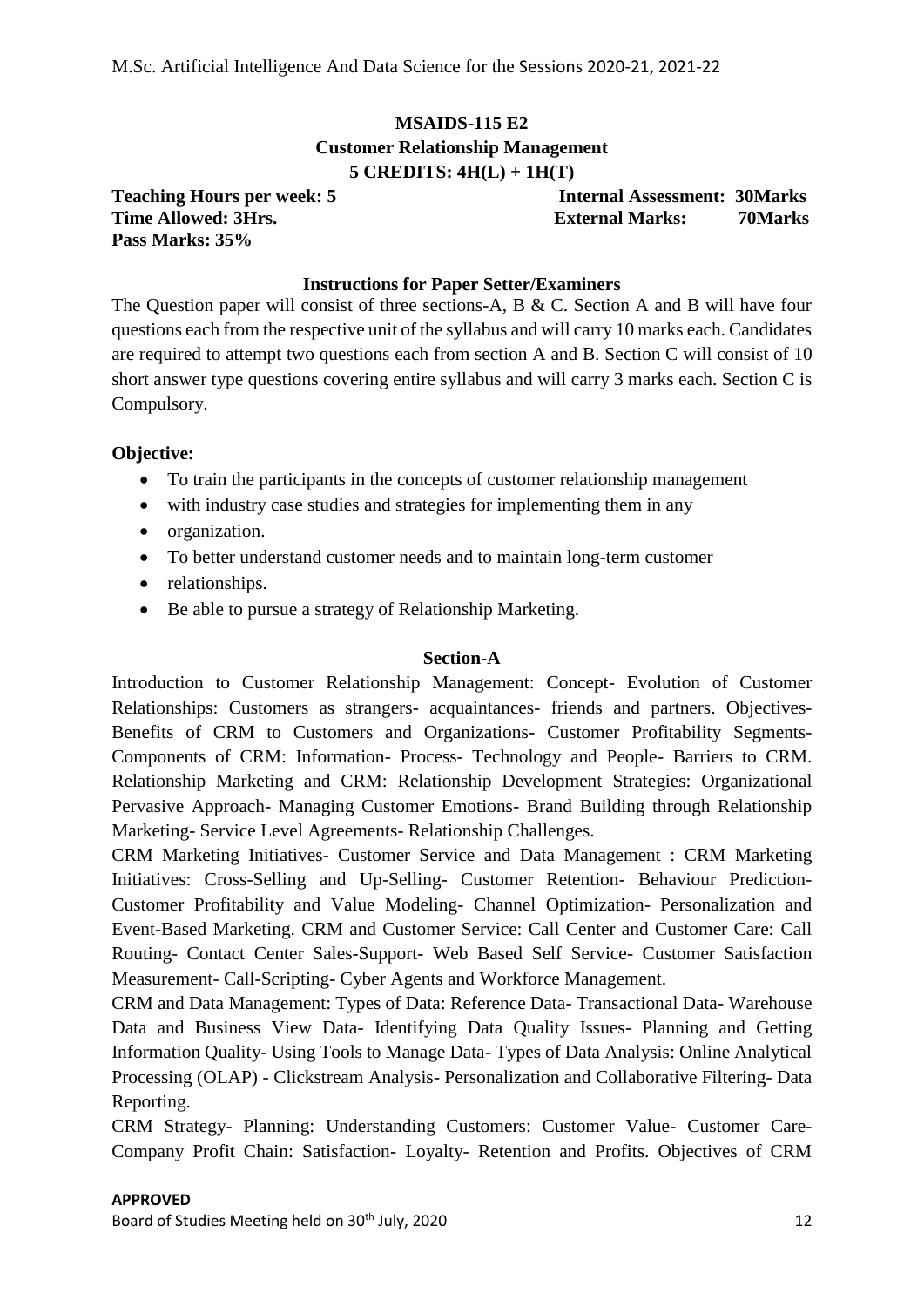Strategy- The CRM Strategy Cycle: Acquisition- Retention and Win Back- Complexities of CRM Strategy.

## **Section-B**

CRM Implementation and Evaluation: Planning and Implementation of CRM: Business to Business CRM- Sales and CRM- Sales Force Automation- Sales Process/ Activity Management- Sales Territory Management- Contact Management- Lead Management-Configuration Support- Knowledge Management CRM Implementation: Steps- Business Planning- Architecture and Design- Technology Selection- Development- Delivery and Measurement.

CRM Evaluation: Basic Measures: Service Quality- Customer Satisfaction and Loyalty-Company 3E Measures: Efficiency- Effectiveness and Employee Change.

CRM New Horizons: e-CRM: Concept- Different Levels of E- CRM- Privacy in E-CRM - Software App for Customer Service:# Activity Management- Agent Management- Case Assignment- Contract Management- Customer Self Service- Email Response Management-Escalation- Inbound Communication Management- Invoicing- Outbound Communication Management- Queuing and Routing- Scheduling - Social Networking and CRM - Mobile-CRM - CRM Trends- Challenges and Opportunities - Ethical Issues in CRM.

## **References:**

- Anderrson Kristin and Carol Kerr,"Customer Relationship Management", Tata McGraw-Hill, 2002.
- Ed Peelen, "Customer Relationship Management", Prentice Hall, 2005.
- Bhasin Jaspreet Kaur, "Customer Relationship Management", Dreamtech Press, 2012
- Valarie A Zeithmal, Mary Jo Bitner, Dwayne D Gremler and Ajay Pandit, "Services Marketing Integrating Customer Focus Across the Firm", Tata McGraw Hill, 2010.
- Urvashi Makkar and Harinder Kumar Makkar, "CRM Customer Relationship Management", McGraw Hill Education, 2013.

**Outcomes:** Students will be able to:

- Explore the concepts of customer relationship management with industry case
- studies.
- Develop metrics for customer retention.
- Apply data mining concepts to implement CRM in real world applications.
- Devise strategies to implement CRM in any organization.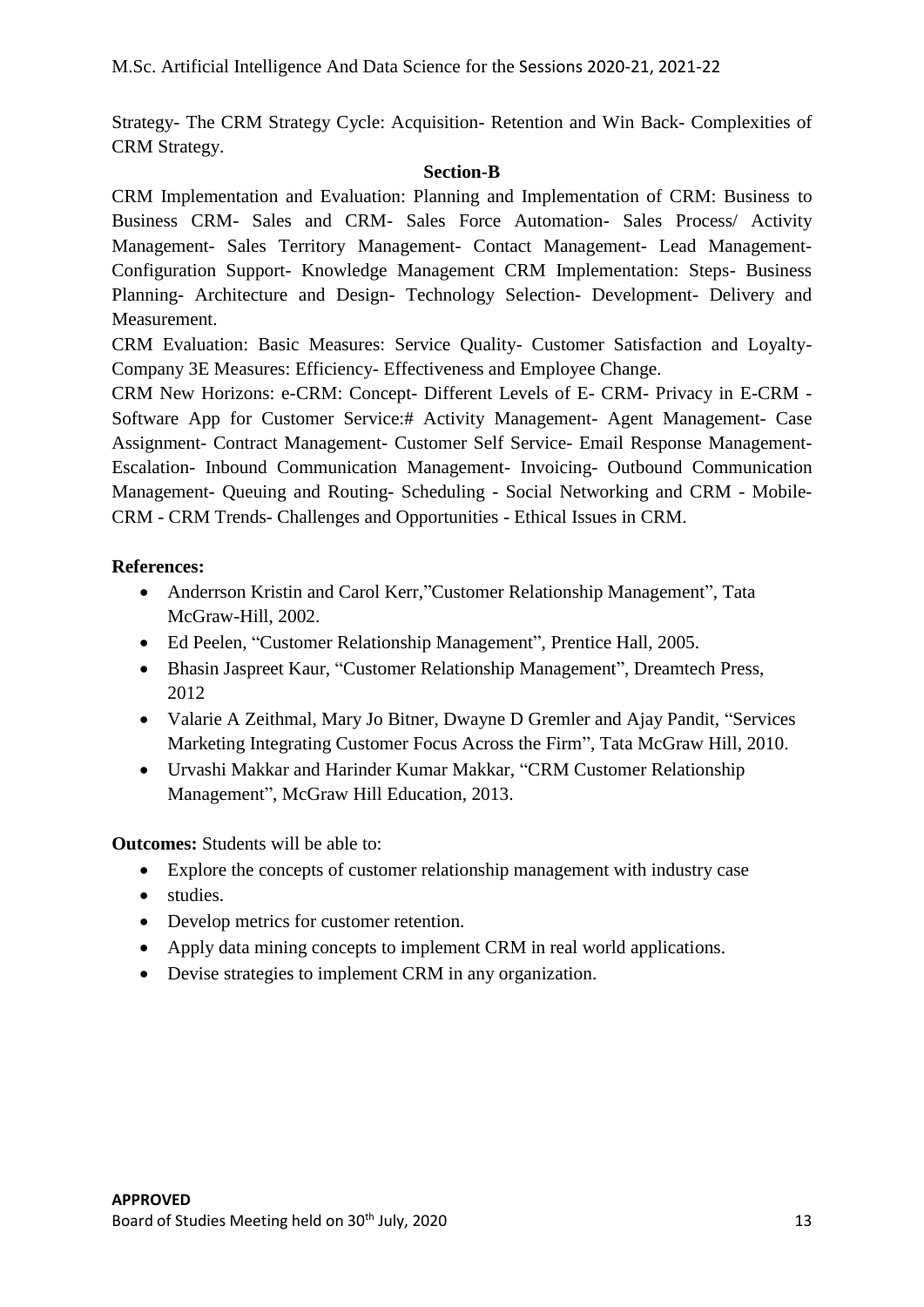## **MSAIDS-115 E3 Healthcare Data Analytics 5 CREDITS: 4H(L) + 1H(T)**

**Pass Marks: 35%**

**Teaching Hours per week: 5 Internal Assessment: 30Marks Time Allowed: 3Hrs. External Marks: 70Marks**

#### **Instructions for Paper Setter/Examiners**

The Question paper will consist of three sections-A, B & C. Section A and B will have four questions each from the respective unit of the syllabus and will carry 10 marks each. Candidates are required to attempt two questions each from section A and B. Section C will consist of 10 short answer type questions covering entire syllabus and will carry 3 marks each. Section C is Compulsory.

## **Section A**

Introduction: Introduction to Healthcare Data Analytics- Electronic Health Records– Components of EHR- Coding Systems- Benefits of EHR- Barrier to Adopting HER Challenges- Phenotyping Algorithms.

**Analysis:** Biomedical Image Analysis- Mining of Sensor Data in Healthcare- Biomedical Signal Analysis- Genomic Data Analysis for Personalized Medicine.

**Analytics:** Natural Language Processing and Data Mining for Clinical Text- Mining the Biomedical- Social Media Analytics for Healthcare.

#### **Section B**

**Advanced Data Analytics:** Advanced Data Analytics for Healthcare– Review of Clinical Prediction Models- Temporal Data Mining for Healthcare Data- Visual Analytics for Healthcare- Predictive Models for Integrating Clinical and Genomic Data- Information Retrieval for Healthcare- Privacy-Preserving Data Publishing Methods in Healthcare.

**Applications:** Applications and Practical Systems for Healthcare– Data Analytics for Pervasive Health- Fraud Detection in Healthcare- Data Analytics for Pharmaceutical Discoveries- Clinical Decision Support Systems- Computer-Assisted Medical Image Analysis Systems- Mobile Imaging and Analytics for Biomedical Data.

#### **References:**

- 1. Chandan K. Reddy and Charu C Aggarwal, "Healthcare data analytics", Taylor & Francis, 2015
- 2. Hui Yang and Eva K. Lee, "Healthcare Analytics: From Data to Knowledge to Healthcare Improvement, Wiley, 2016.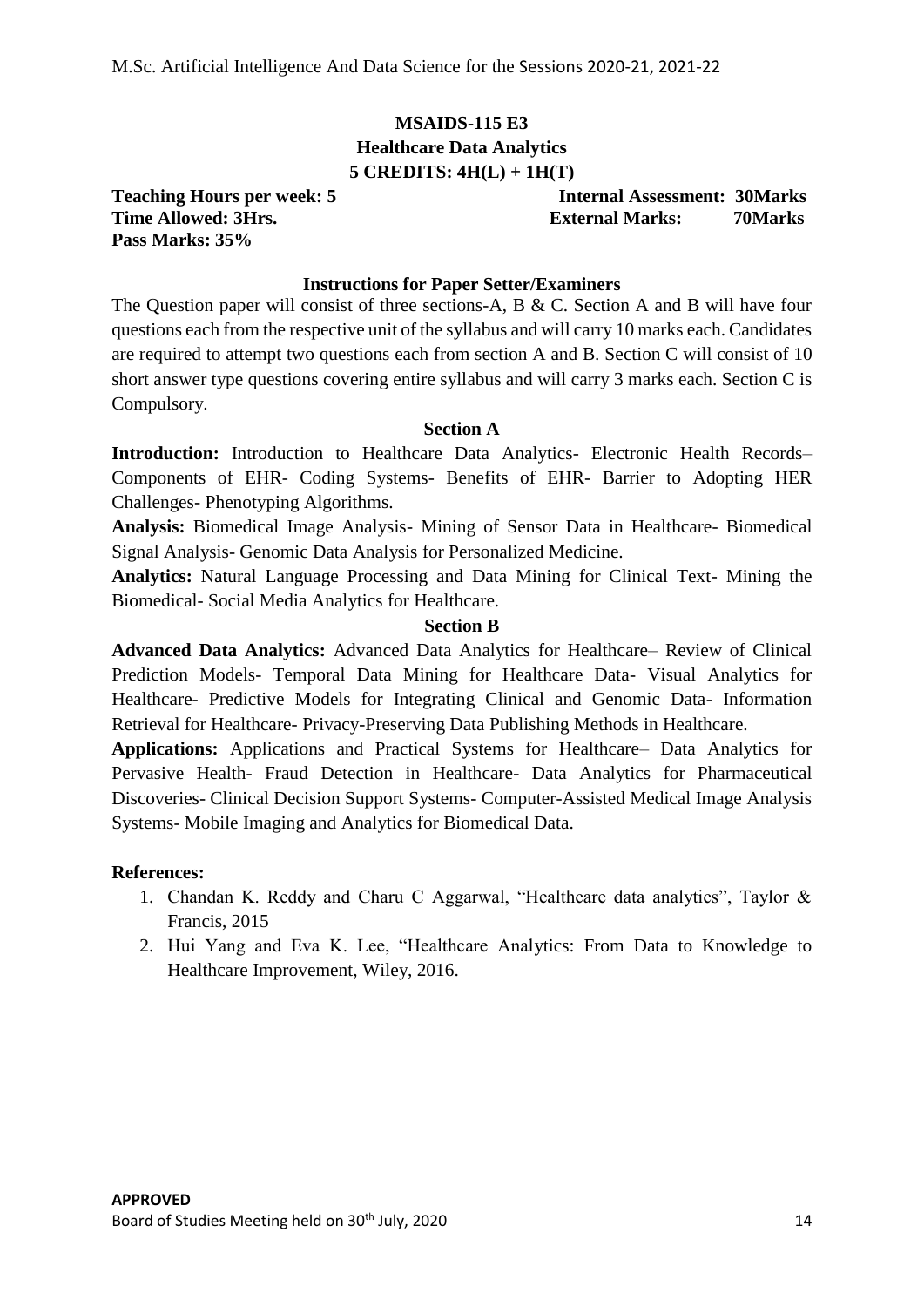## **MSAIDS-116 Software Lab-I (Based on MSAIDS-112 & MSAIDS-113) 2 CREDITS: 4H(P)**

**Pass Marks: 35%**

**Teaching Hours per week: 4 Internal Assessment: 30Marks Time Allowed: 3Hrs. External Marks: 70Marks**

This laboratory course will mainly comprise of exercises based on subject MSAIDS-112: Python Programming & MSAIDS-113: Data Structures & Algorithms. Students are required to develop programs based upon:

- 1. Various data types
- 2. Various Operators
- 3. Lists in Python
- 4. Functions in Python
- 5. File Handling Operations
- 6. OOPs Concepts
- 7. Exception Handling
- 8. Implementation of Data Structure Concepts: Array, Stacks, Queue and Searching

The Break-up of Marks for Practical exams (External) will be as under:

| 1. Viva Voce                         | 20Marks |
|--------------------------------------|---------|
| 2. Program Development and Execution | 30Marks |
| 3. File Record                       | 20Marks |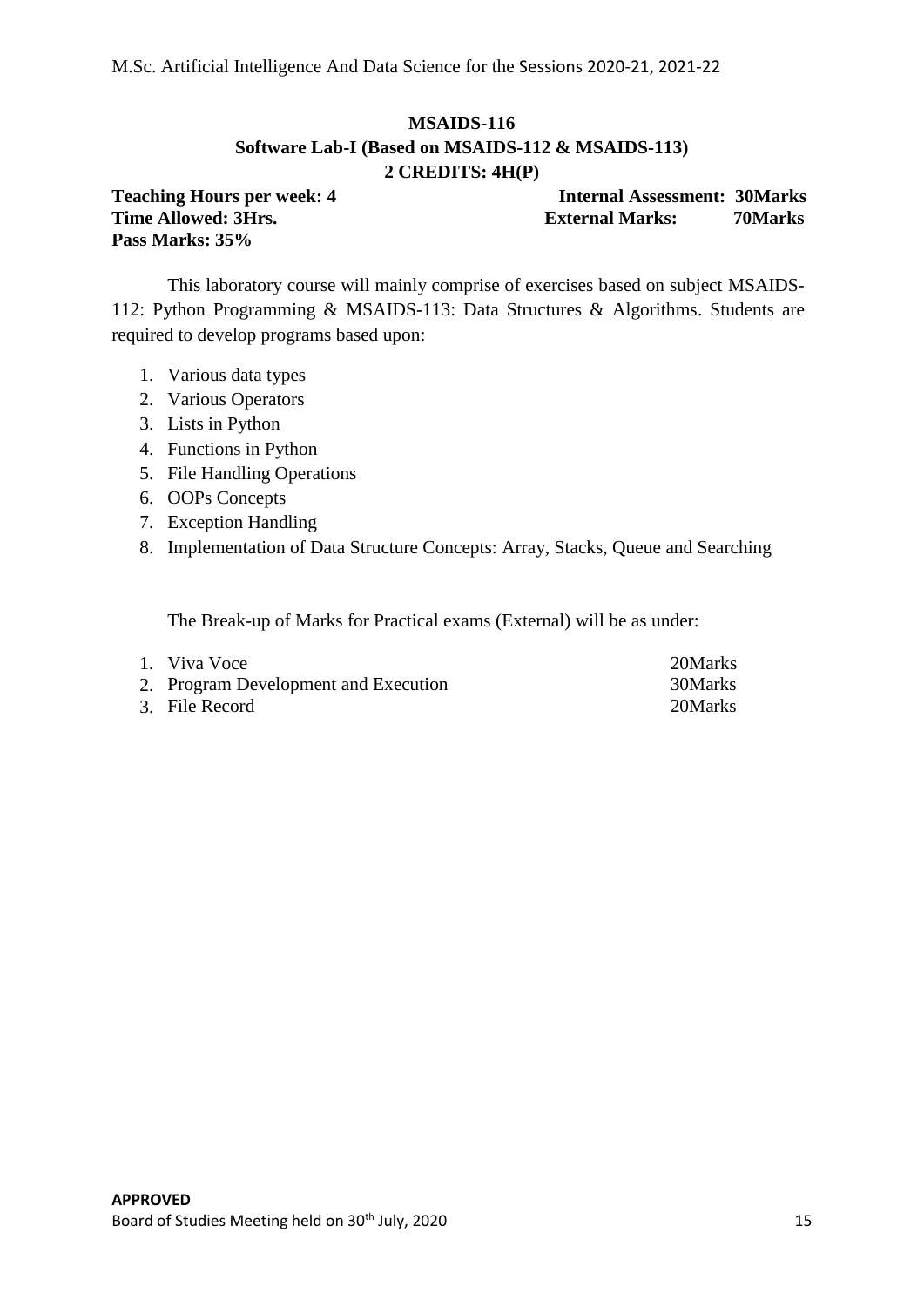## **MSAIDS-121 Introduction to Data Science 5 CREDITS: 4H(L) + 1H(T)**

**Pass Marks: 35%**

**Teaching Hours per week: 5 Internal Assessment: 30Marks Time Allowed: 3Hrs. External Marks: 70Marks**

## **Instructions for Paper Setter/Examiners**

The Question paper will consist of three sections-A, B & C. Section A and B will have four questions each from the respective unit of the syllabus and will carry 10 marks each. Candidates are required to attempt two questions each from section A and B. Section C will consist of 10 short answer type questions covering entire syllabus and will carry 3 marks each. Section C is Compulsory.

#### **Section-A**

**Introduction to Data Science:** Data Science-a discipline, Landscape-Data to Data science, Data Growth-issues and challenges, The data science Venn diagram, Foundations of data science.

**Data Exploration and Preparation:** Structured vs unstructured data, Quantitative vs qualitative data. Four levels of data – nominal, ordinal, interval, ration. Messy data, Anomalies and artifacts in datasets. Cleaning data.

**The Five Steps of Data Science:** Introduction to data science, Overview of the five steps: Ask an interesting question, Obtain the data, Explore the data, Model the data, Communicate and visualize the results.

#### **Section-B**

**Feature Generation and Feature Selection (Extracting Meaning From Data)** - Motivating application: user (customer) retention - Feature Generation (brainstorming, role of domain expertise, and place for imagination) - Feature Selection algorithms – Filters; Wrappers; Decision Trees; Random Forests

**Data Modelling:** Basics of Generative modeling and Predictive modeling.

**Data Visualization and Presentation:** Charts-histograms, scatter plots, time series plots etc. Graphs, 3D Visualization and Presentation.

**Data Science and Ethical Issues:**- Discussions on privacy, security, ethics; A look back at Data Science; Next-generation data scientists

#### **Text Books:**

- 1. S.J. Russell and P.Norvig: "Artificial Intelligence: A Modern Approach", Pearson.
- 2. Sinan Ozdemir, "Principles of Data Science", Packt Publishing.

## **Reference Books:**

- 1. E.Rich, K.Knight, S.B. Nair: "Artificial Intelligence", Tata McGraw Hill Ed Pvt Ltd.
- 2. Joel Grus: "Data Science from Scratch", O'Reilly.
- 3. Foster Provost & Tom Fawcett: "Data Science for Business" O'Reilly
- 4. Roger D. Peng & Elizabeth Matsui: "The Art of Data Science" Lean Publishing.

#### **APPROVED**

Board of Studies Meeting held on 30<sup>th</sup> July, 2020 16 and the studies of the studies of the studies of the studies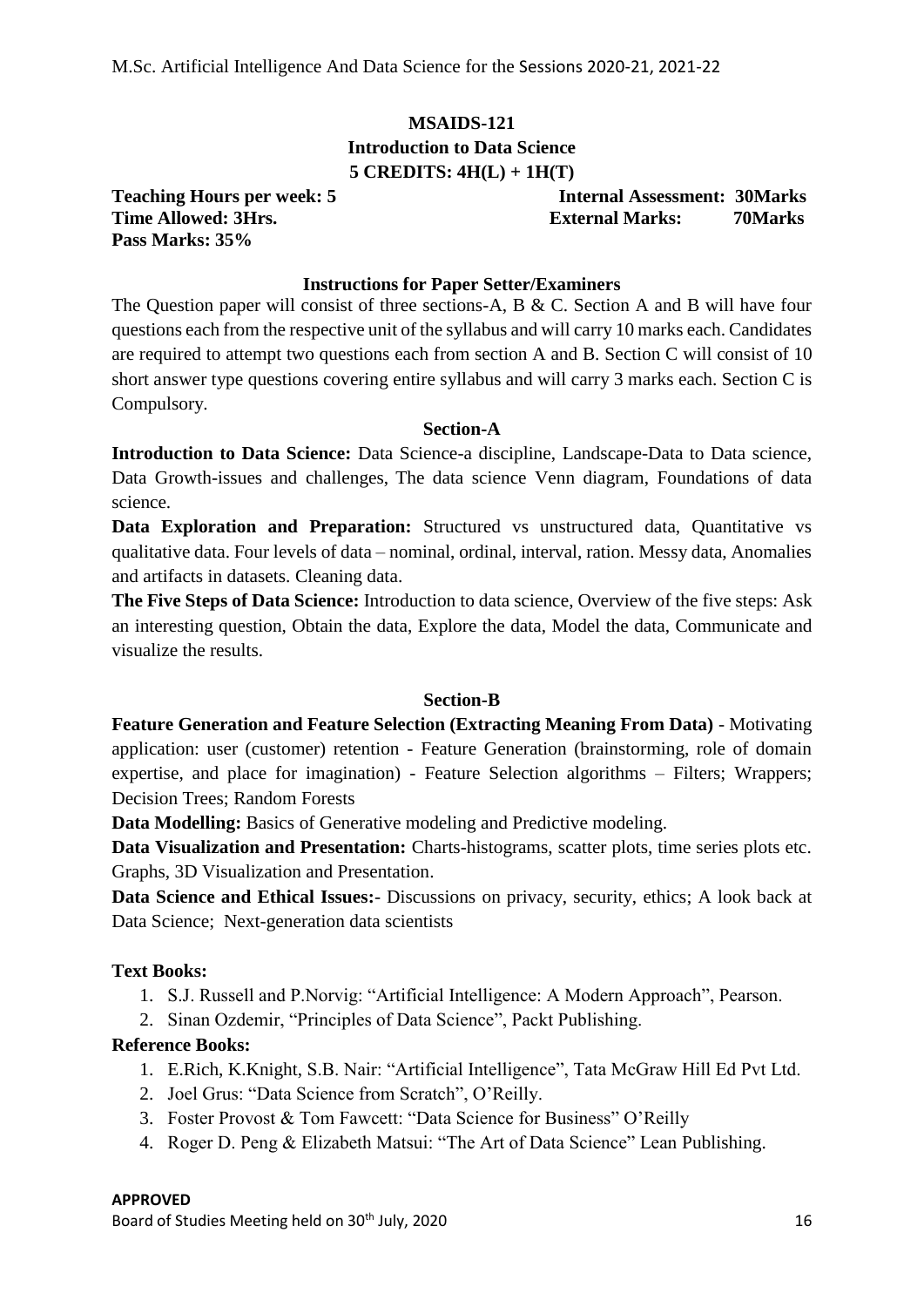## **MSAIDS-122**

**Web Analytics**

## **5 CREDITS: 4H(L) + 1H(T)**

**Pass Marks: 35%**

**Teaching Hours per week: 5 Internal Assessment: 30Marks Time Allowed: 3Hrs. External Marks: 70Marks**

## **Instructions for Paper Setter/Examiners**

The Question paper will consist of three sections-A, B & C. Section A and B will have four questions each from the respective unit of the syllabus and will carry 10 marks each. Candidates are required to attempt two questions each from section A and B. Section C will consist of 10 short answer type questions covering entire syllabus and will carry 3 marks each. Section C is Compulsory.

#### **Section A**

**Web Analytics** – Basics – Traditional Ways – Expectations – Data Collection – Clickstream Data – Weblogs – Beacons – JavaScript Tags – Packet Sniffing – Outcomes data – Competitive data – Search Engine Data.

**Qualitative Analysis** – Customer Centricity – Site Visits – Surveys – Questionnaires – Website Surveys – Post visits – Creating and Running- Benefits of surveys – Critical components of successful strategy.

## **Section B**

**Web Analytic concepts** – URLS – Cookies – Time on site – Page views – Understand standard reports – Website content quality – Navigation reports (top pages, top destinations, site overlay). – Search Analytics – Internal search, SEO and PPC – Measuring Email and Multichannel Marketing - Competitive intelligence and Web 2.0 Analytics – Segmentation – Connectable reports.

**Google Analytics:** Analytics - Cookies - Accounts vs Property - Tracking Code - Tracking Unique Visitors - Demographics - Page Views & Bounce Rate Acquisitions - Custom Reporting.

**Goals & Funnels** – Filters - Ecommerce Tracking - Real Time Reports - Customer Data Alert - Adwords Linking - Adsense Linking -Attribution Modeling - Segmentation - Campaign Tracking - Multi-Channel Attribution.

## **References:**

- 1. Avinash Kaushik, "Web Analytics 2.0: The Art of Online Accountability and Science Of Customer Centricity ", 1st edition, Sybex, 2009.
- 2. Michael Beasley, "Practical Web Analytics for User Experience: How Analytics can help you Understand your Users", Morgan Kaufmann, 2013. 20
- 3. Magy Seif El-Nasr, Anders Drachen, Alessandro Canossa, eds., "Game Analytics: Maximizing the Value of Player Data", Springer, 2013.
- 4. Bing Liu, "Web Data Mining: Exploring Hyperlinks, Content, and Usage Data", 2 nd Edition, Springer, 2011.
- 5. Justin Cutroni, "Google Analytics", O'Reilly, 2010.

#### **APPROVED**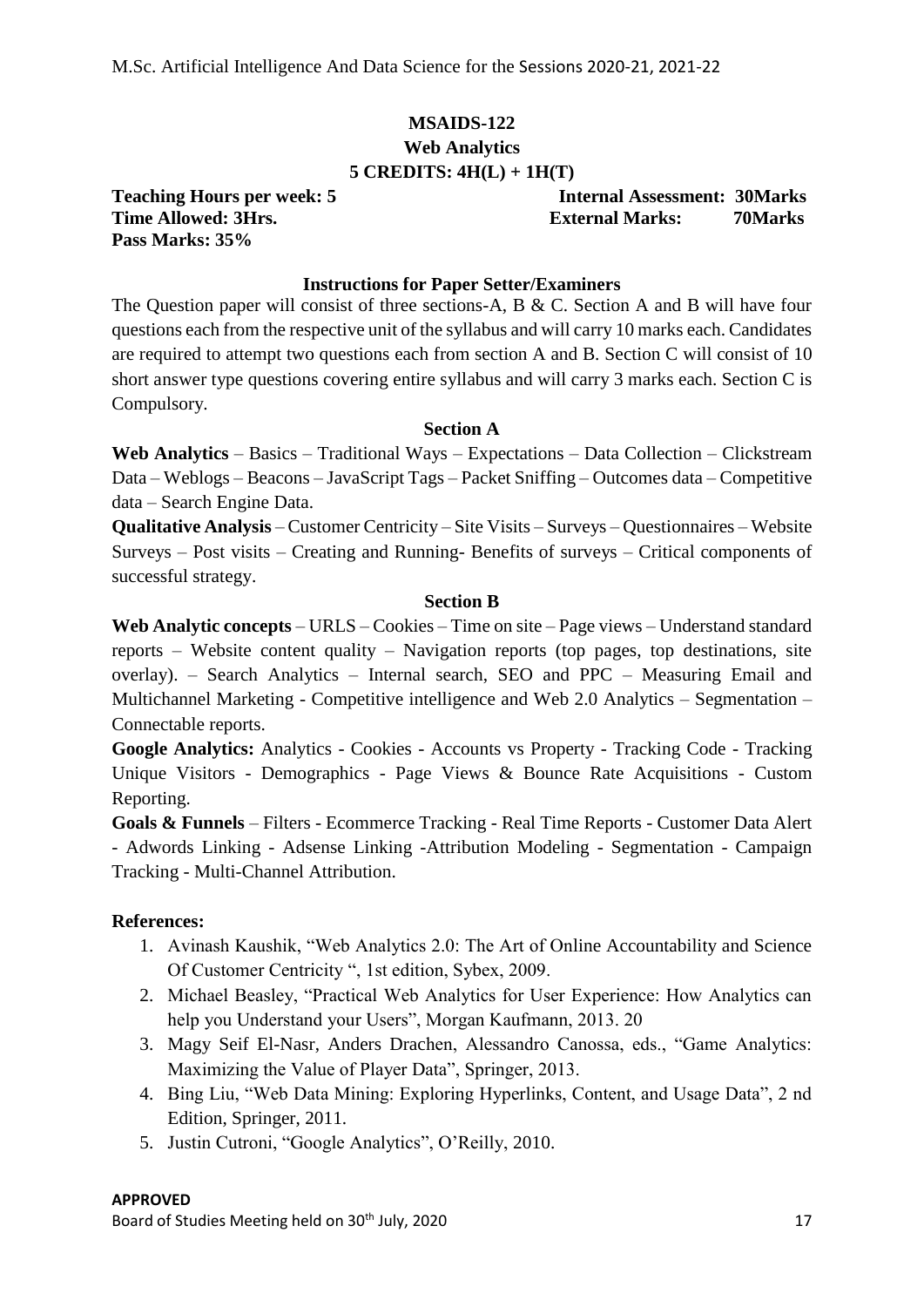6. Eric Fettman, Shiraz Asif, Feras Alhlou , "Google Analytics Breakthrough", John Wiley & sons, 2016.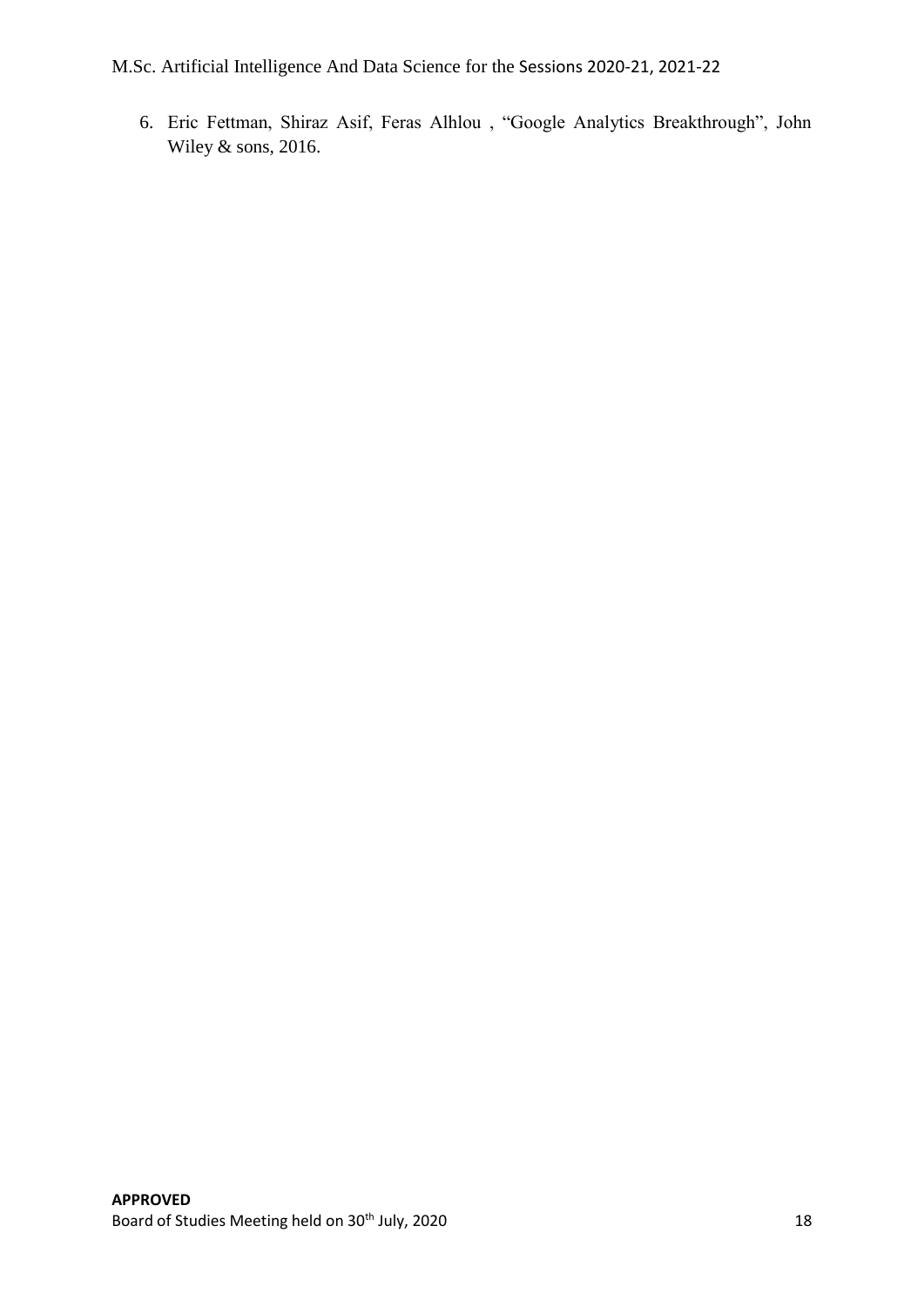## **MSAIDS-123 Machine Learning with R 5 CREDITS: 5H(L)**

**Pass Marks: 35%**

**Teaching Hours per week: 5 Internal Assessment: 30Marks Time Allowed: 3Hrs. External Marks: 70Marks**

## **Instructions for Paper Setter/Examiners**

The Question paper will consist of three sections-A, B & C. Section A and B will have four questions each from the respective unit of the syllabus and will carry 10 marks each. Candidates are required to attempt two questions each from section A and B. Section C will consist of 10 short answer type questions covering entire syllabus and will carry 3 marks each. Section C is Compulsory.

## **Section A**

**Introduction to R:** R Installation Guide and Installing R Packages; Basic data types and data structures in R; Reading, writing, manipulating and visualizing data in R

**Introduction to Machine Learning:** Basic definitions, types of learning, hypothesis space and inductive bias, evaluation, cross-validation

**Linear Regression:** Introduction, Definition, (Linear functions and other functions), Various Types of regression models, multiple linear regression, Assumption for errors, The least square regression line

**Bayesian Learning:** Bayes theorem, Bayes Optimal Classifier, Naïve Bayes classifier, Gibbs algorithm, Bayesian belief networks.

#### **Section B**

**Classification Techniques:** K-Nearest Neighbors, Support Vector Machines, Linear SVM formulation, Nonlinear SVM, Feature Space Kernel Function, KNN modeling, SVM modeling, Decision Trees

**Neural networks:** Perceptron, Multilayer Neural Network, Backpropagation Algorithm, Recurrent Networks.

**Unsupervised Learning:** Hierarchical Clustering, K-means Clustering, Expectation Maximization (EM) Algorithm.

**Combining Multiple Classifiers:** Voting, Bagging, Boosting, AdaBoost

## **Text Books:**

- 1. Cory Lesmeister, Mastering Machine Learning with R, Packt Publishing
- 2. Abhijit Ghatak, Machine Learning with R, Springer

## **Reference Books:**

- 1. Kevin Murphy, Machine Learning, MIT Press
- 2. Sebastian Raschka and Vahid Mirjalili, Python Machine Learning, Packt Publishing 28
- 3. Shai Shalev-Shwartz, Shai Ben-David, Understanding Machine Learning: From Theory to Algorithms, Cambridge University Press
- 4. Stephen Marsland, Machine Learning: An Algorithmic Perspective CRC Press
- 5. Machine Learning Online Course: http://nptel.ac.in/courses/106105152/

#### **APPROVED**

Board of Studies Meeting held on 30<sup>th</sup> July, 2020 19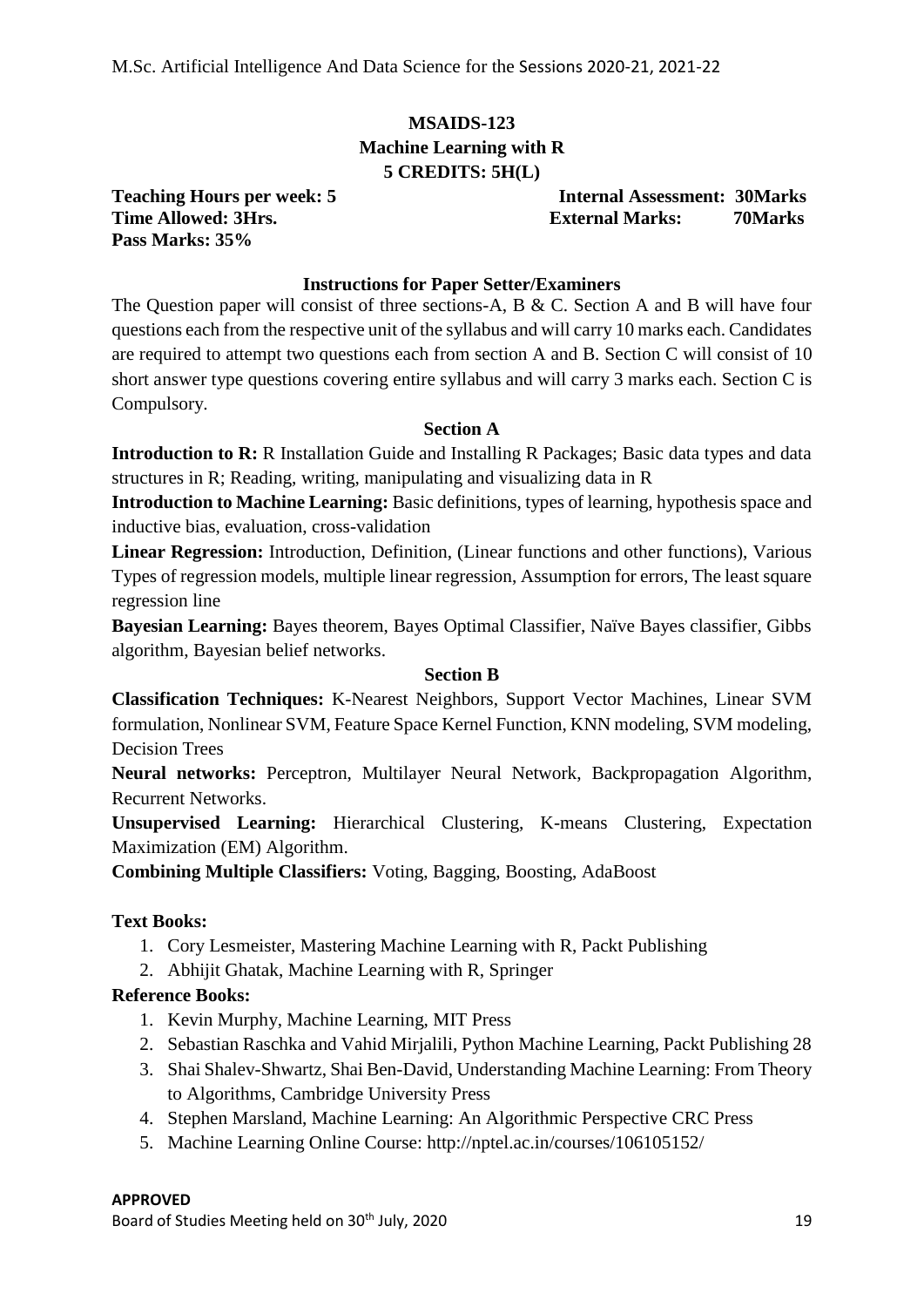- 6. Chio, Machine Learning & Security Protecting Systems with Data, Shroff Publications and Distributors
- 7. Conway, Machine Learning for Hackers, Shroff Publications and Distributors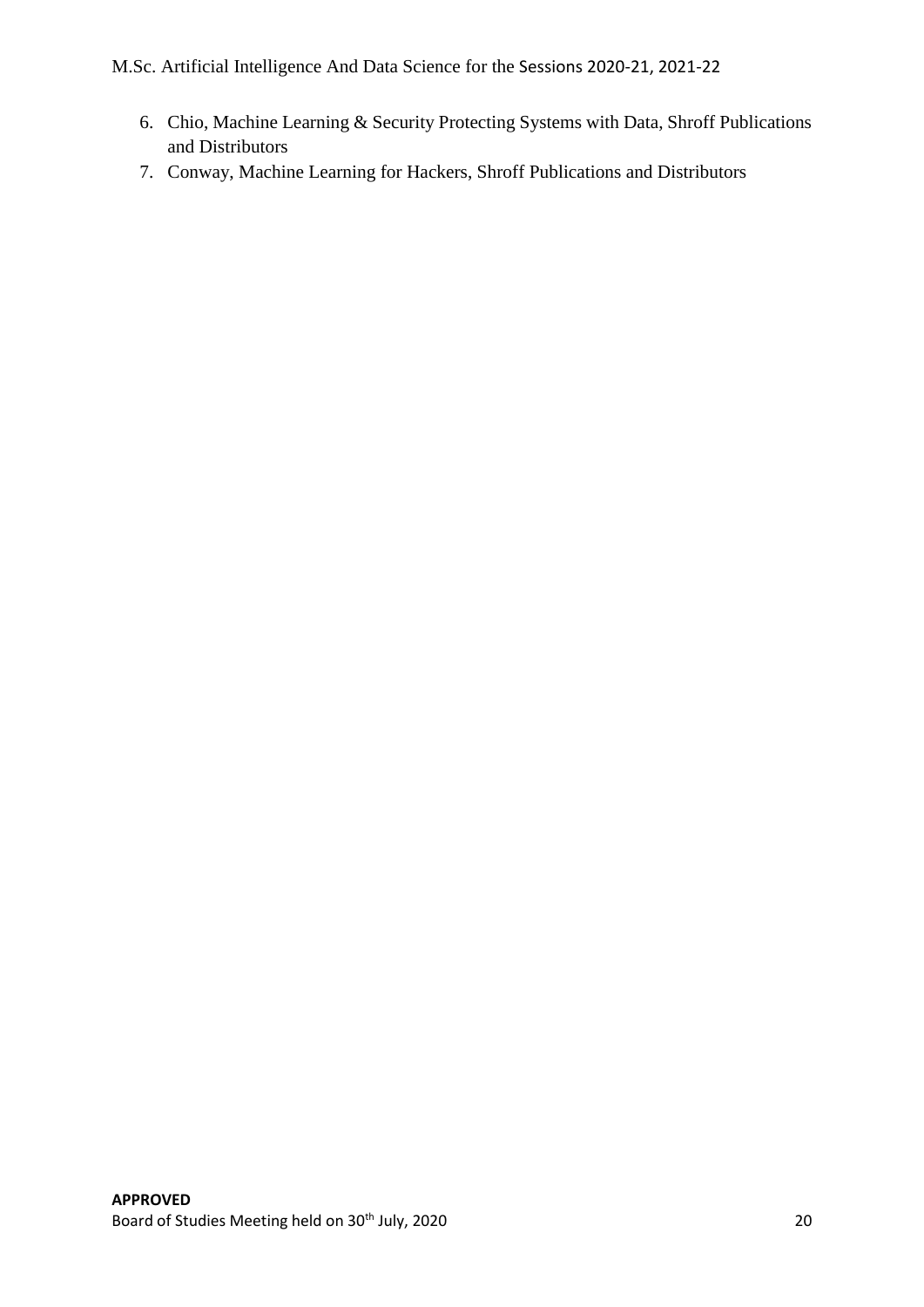## **MSAIDS-124 Probability & Statistics in Data Science 5 CREDITS: 4H(L) + 1H(T)**

**Pass Marks: 35%**

**Teaching Hours per week: 5 Internal Assessment: 30Marks Time Allowed: 3Hrs. External Marks: 70Marks**

#### **Instructions for Paper Setter/Examiners**

The Question paper will consist of three sections-A, B & C. Section A and B will have four questions each from the respective unit of the syllabus and will carry 10 marks each. Candidates are required to attempt two questions each from section A and B. Section C will consist of 10 short answer type questions covering entire syllabus and will carry 3 marks each. Section C is Compulsory.

#### **Section A**

Collection of data, Measures of central tendency (Mean, Median, Mode) , Mean Deviation, Standard Deviation, Variance, Coefficient of Variation, Skewness, Kurtosis, Moments, Corelation( Karl Pearson Coeficient of correlation, Spearmans Rank Corelation) , Regression Analysis

#### **Section B**

#### **Probability**

Definition, Addition theorem, Independent Events, Conditional Probability, Bayes theorem, Random Variable , Binomial Distribution, Poisson Distribution, Normal Distribution.

#### **Sampling:-**

Sample , Hypothesis, Confidence Limits, Central Limit Theorem, Population, Universe, t-test, F-test, Chi- Square test, Anova

#### **Text Books:-**

- 1. Statistical Methods , SP Gupta , Sultan Chand and Sons.
- 2. Higher Engineering Mathematics , BS Grewal , Khanna Publishers.
- 3. A Text Book for Statistics , Goon and Gupta.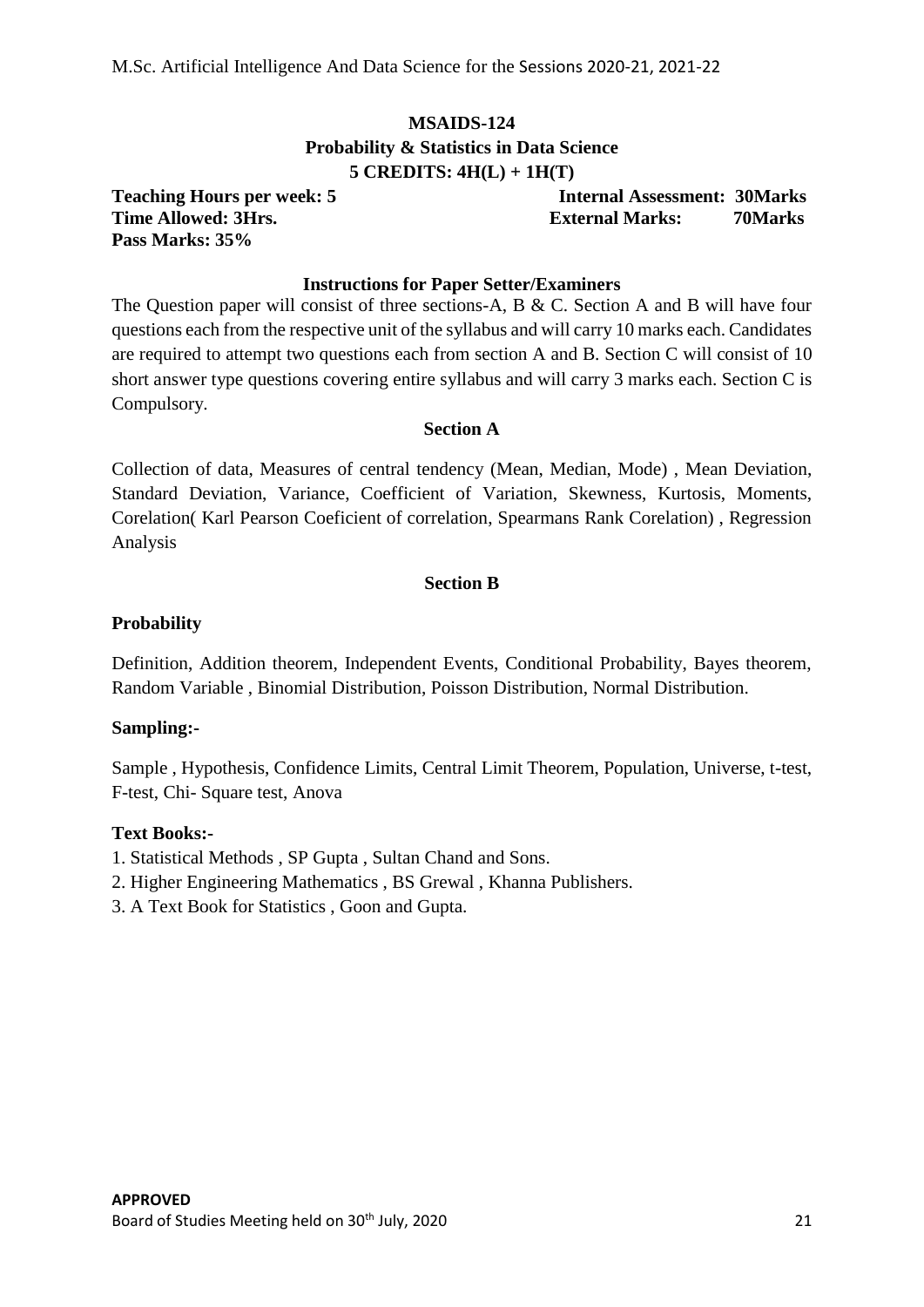## **MSAIDS-125 E1 Data Warehousing & Mining 5 CREDITS: 4H(L) + 1H(T)**

**Pass Marks: 35%**

**Teaching Hours per week: 5 Internal Assessment: 30Marks Time Allowed: 3Hrs.** External Marks: 70Marks: 70Marks

#### **Instructions for Paper Setter/Examiners**

The Question paper will consist of three sections-A, B & C. Section A and B will have four questions each from the respective unit of the syllabus and will carry 10 marks each. Candidates are required to attempt two questions each from section A and B. Section C will consist of 10 short answer type questions covering entire syllabus and will carry 3 marks each. Section C is Compulsory.

#### **Section A**

**Data Warehousing**: Data warehousing Components –Building a Data warehouse –- Mapping the Data Warehouse to a Multiprocessor Architecture – DBMS Schemas for Decision Support – Data Extraction, Cleanup, and Transformation Tools –Metadata. **Business Analysis**: Online Analytical Processing (OLAP) – Need – Multidimensional Data Model – OLAP Guidelines – Multidimensional versus Multi-relational OLAP – Categories of Tools – OLAP Tools and the Internet.

#### **Section B**

**Data Mining**: Introduction – Data – Types of Data – Data Mining Functionalities – Interestingness of Patterns – Classification of Data Mining Systems – Data Mining Task Primitives – Integration of a Data Mining System with a Data Warehouse – Issues –Data Preprocessing.

**Association Rule Mining And Classification**: Mining Frequent Patterns, Associations and Correlations – Mining Methods – Mining various Kinds of Association Rules – Correlation Analysis – Constraint Based Association Mining – Classification and Prediction - Basic Concepts - Decision Tree Induction - Bayesian Classification – Rule Based Classification – Classification by Back propagation – Support Vector Machines – Associative Classification – Lazy Learners – Other Classification Methods – Prediction. **Clustering And Trends In Data Mining**: Cluster Analysis - Types of Data – Categorization of Major Clustering Methods – K-means– Partitioning Methods – Hierarchical Methods - Density-Based Methods –Grid Based Methods – Model-Based Clustering Methods – Clustering High Dimensional Data - Constraint – Based Cluster Analysis – Outlier Analysis – Data Mining Applications.

#### **References:**

1. Han, Kamber "Data Mining: Concepts and Techniques" Morgan Kaufmann

2. Romez Elmasri, Shamkant B.Navathe, *'Fundamentals of Database Systems'* Pearson Education.

3. Silberschatz, Korth, Sudershan "Database System Concepts" 4th Ed. McGraw Hill

4. Connolly & Begg "Database Systems – A practical approach to design, Implementation and Management, 3rd Ed. Pearson Education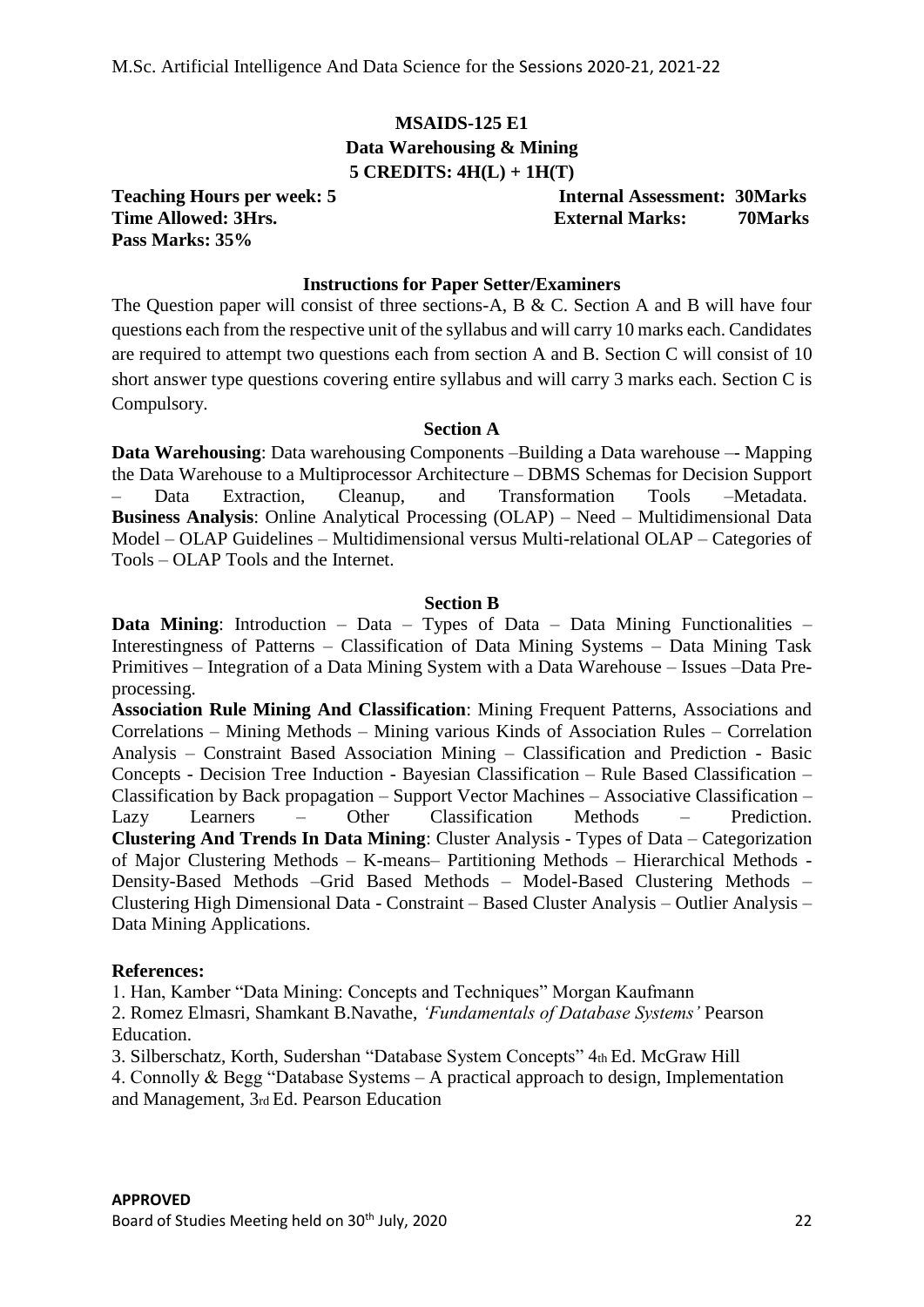## **MSAIDS-125 E2 Digital Marketing 5 CREDITS: 4H(L) + 1H(T)**

**Pass Marks: 35%**

**Teaching Hours per week: 5 Internal Assessment: 30Marks Time Allowed: 3Hrs.** External Marks: 70Marks

## **Instructions for Paper Setter/Examiners**

The Question paper will consist of three sections-A, B & C. Section A and B will have four questions each from the respective unit of the syllabus and will carry 10 marks each. Candidates are required to attempt two questions each from section A and B. Section C will consist of 10 short answer type questions covering entire syllabus and will carry 3 marks each. Section C is Compulsory.

#### **Section-A**

**Meaning and Definition of Marketing-** Basics of Marketing, Features of Marketing, Importance of Marketing, Functions of Marketing, Core Concept of Marketing - Need, Want, Demand, Value and Satisfaction, Production-Concept, Product concept, selling concept Marketing concept, Marketing Mix: Meaning, Seven Ps of marketing mix.

**Introduction to Digital Marketing-** Key Concepts of Digital Marketing, Traditional Marketing vs. Digital Marketing, The Opportunity of Digital Marketing, Characteristics of Digital Marketing, Implications of Digital Marketing, Strategies in Digital Marketing.

Internet and WWW: Introduction to internet and its working, business use of internet, services offered by Internet, evaluation of internet, internet service provider (ISP), internet addressing (DNS and IP addresses). Introduction and working of WWW, Web browsing (opening, viewing, saving and printing a web page and bookmark).

**Search Engine:** About search engine, component of search engine, working of search engine, Difference between search engine and web directory.

#### **SECTION B**

**HTML:** Basics of HTML, HTML Tags, Elements of Web page (Text , Image & Hyperlink Elements).

**SMO (Social Media Optimization) –**Facebook, Twitter, YouTube-Introduction to Social Media, Types of Social Media, How Social Media is affecting Google Search, How to choose right social media, Integrating social media into your website and blogs, Facebook Marketing, Introduction to Facebook, Difference between Profiles, Places, Groups and Pages, Social media and communications strategy, Facebook Connect(Like, Share, Comment),Facebook pages(Creating, Managing, Retention), Facebook Apps, Measuring and Monitoring, Advantages and Challenges ,

**Twitter Marketing:** Introduction to Micro blogging and Twitter, Twitter Demographics, Use for reputation, promotion, sales, conversing, Who to follow, Tweeting, Searching tweets and users, Measuring Influence, Tools, Tracking Code, Twitter Account Promotion, How to Shorten and Measure your URLs , Photo Sharing Social Network : Picasa, Video Sharing Social Network : YouTube

**Email Marketing:** Introduction to Email Marketing, How Email Marketing Works, Sending Email

## **APPROVED** Board of Studies Meeting held on 30<sup>th</sup> July, 2020 23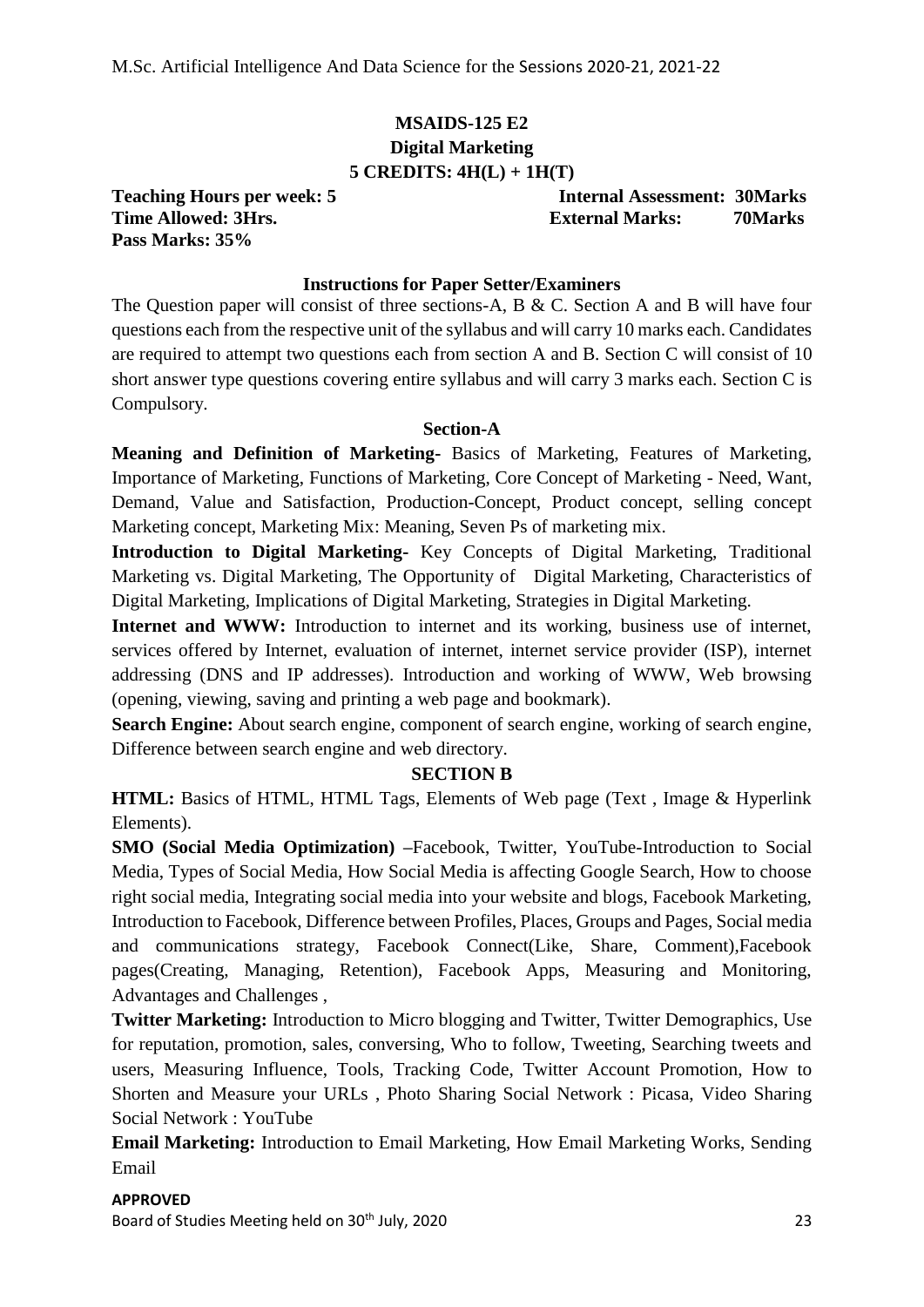## **References:**

- 1. William I. Stanton, Ajay Pandit-Marketing Concepts & Cases,- The McGraw Hill companies Ltd. New Delhi
- 2. Search Engine Optimization Bible, Jerri L. Ledford, Wiley Publishing
- 3. S.A.Sherlekar, "Marketing Management", Himalaya Publishing House, Mumbai.
- 4. E. Stephen Mack, Janan Platt, "HTML 4.0" BPB Publications, New Delhi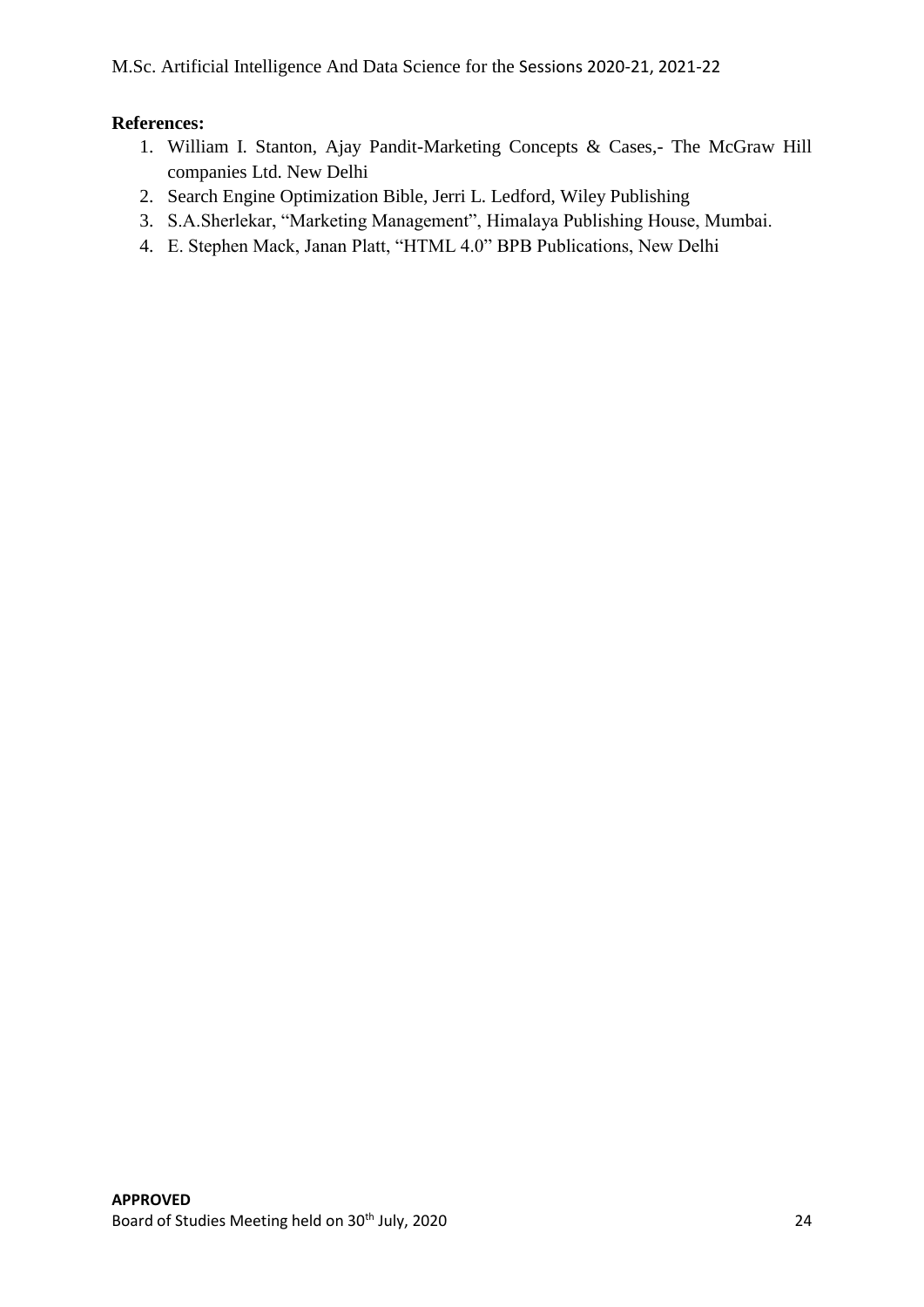## **MSAIDS-125 E3 Block Chain and Bitcoin Fundamentals 5 CREDITS: 4H(L) + 1H(T)**

**Pass Marks: 35%**

**Teaching Hours per week: 5 Internal Assessment: 30Marks Time Allowed: 3Hrs. External Marks: 70Marks**

## **Instructions for Paper Setter/Examiners**

The Question paper will consist of three sections-A, B & C. Section A and B will have four questions each from the respective unit of the syllabus and will carry 10 marks each. Candidates are required to attempt two questions each from section A and B. Section C will consist of 10 short answer type questions covering entire syllabus and will carry 3 marks each. Section C is Compulsory.

## **SECTION A**

**Blockchain definition:** Bitcoin & Blockchain, Blockchain Structure, Basic Operations. **Ethereum Blockchain:** Smart Contracts, Ethereum Structure, Ethereum Operations.

Integrity of transactions and blocks in blockchain: Algorithms & Techniques: Public-Key Cryptography, Hashing, Transaction Integrity.

**Introduction to Crypto and Cryptocurrencies:** Cryptographic Hash Functions, Hash Pointers and Data Structures, Digital Signatures, Public Keys as Identities.

## **SECTION B**

**Mechanics of Bitcoin :** components of the Bitcoin protocol ,Bitcoin Transactions, Bitcoin Scripts, Applications of Bitcoin Scripts, Bitcoin Blocks, The Bitcoin Network.

**How Bitcoin Achieves Decentralization:** Centralization vs. Decentralization, Distributed Consensus, Consensus without Identity: the Block Chain, Incentives and Proof of Work **How to Store and Use Bitcoins:** Hot and Cold Storage, Splitting and Sharing Keys, Online Wallets and Exchanges,Payment Services,Transaction Fees,Currency Exchange Markets

## **Reference Books:**

- 1. Mastering Bitcoin: Unlocking Digital Cryptocurrencies, by Andreas Antonopoulos
- 2. Blockchain by Melanie Swa, O'Reilly
- 3. Hyperledger Fabric https://www.hyperledger.org/projects/fabric
- 4. Zero to Blockchain An IBM Redbooks course, by Bob Dill, David Smits
- 5. https://www.redbooks.ibm.com/Redbooks.nsf/RedbookAbstracts/crse0401.html